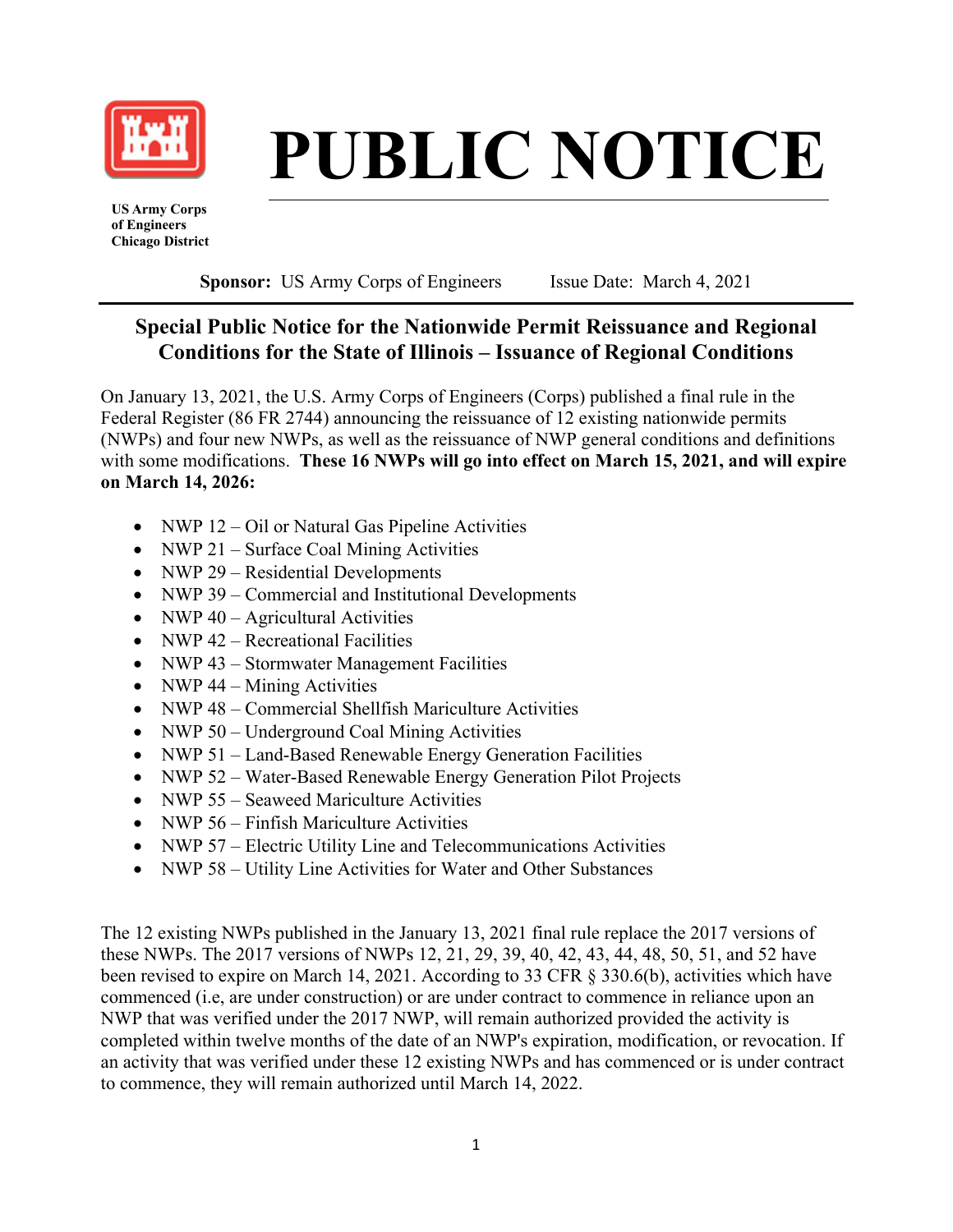**REGIONAL CONDITIONS:** With the publication of these NWPs in the Federal Register, the Great Lakes and Ohio River Division has finalized the regional conditions for these 16 NWPs in Illinois. Regional conditions provide additional protection for the aquatic environment and help ensure that the NWPs authorize only those activities with no more than minimal adverse environmental effects. Regional conditions help ensure protection of high value waters within the state of Illinois. The Regional Conditions below are applicable to the 16 NWPs listed on page 1:

> 1) For NWP 12, 57, and 58, a pre-construction notification is required in accordance with General Condition 32 for the following activities:

- (a) activities that involve mechanized land clearing in a forested wetland for the utility line right-of-way;
- (b) utility lines placed within, and parallel to or along a jurisdictional stream bed.

2) For Nationwide Permit 14, all proposed projects that result in the loss of greater than 300 linear feet of streambed located within Waters of the U.S., requires a Pre-Construction Notice in accordance with General Condition No. 32.

3) Any bank stabilization activity involving a method that protrudes from the bank contours, such as jetties, stream barbs, and/or weirs, will require a pre-construction notification in accordance with General Condition 32.

**WATER QUALITY CERTIFICATION:** The Section 401 Water Quality Certifications (WQC) have been issued for Section 404 NWP activities by the Illinois Environmental Protection Agency (IEPA). The WQCs were approved by the Mississippi Valley Division (MVD) Commander and are added as regional conditions to the NWPs. Section 401 Water Quality Certification with conditions (General Conditions and/or Special Conditions) has been issued for NWPs: 3, 4, 5, 6, 7, 12, 13, 14, 15, 16, 17, 18, 19, 20, 22, 23, 25, 27, 29, 30, 31, 32, 33, 36, 37, 38, 39, 40, 41, 42, 43, 45, 46, 51, 52, 53, 54, C (now numbered as 57), D (now numbered as 58). Section 401 Water Quality Certification has been denied for NWPs: 21, 34, 44, 48, 49, 50, and E. The WQCs are included as an attachment to this Public Notice (Attachment 1).

**2017 NATIONWIDE PERMITS:** On March 17, 2017, the U.S Army Corps of Engineers' Great Lakes and Ohio River Division Commander revoked 24 Nationwide Permits from use within the Illinois portion of the Chicago District boundary. Once the final 2021 Nationwide Permit rule goes into effect on March 15, 2021, the list of revoked and active Nationwide Permits within the Illinois portion of the Chicago District boundary will change. The following is a list of the Nationwide Permits that will be active for use in the Illinois portion of the Chicago District, effective March 15, 2021:

- NWP 2 Structures in Artificial Canals
- NWP 4 Fish and Wildlife Harvesting, Enhancement, and Attraction Devices and Activities
- NWP 5 Scientific Measurement Devices
- NWP  $6 -$  Survey Activities
- NWP 8 Oil and Gas Structures on the Outer Continental Shelf
- NWP 9 Structures in Fleeting and Anchorage Areas
- *NWP 12 Oil or Natural Gas Pipeline Activities*
- NWP 15 U.S. Coast Guard Approved Bridges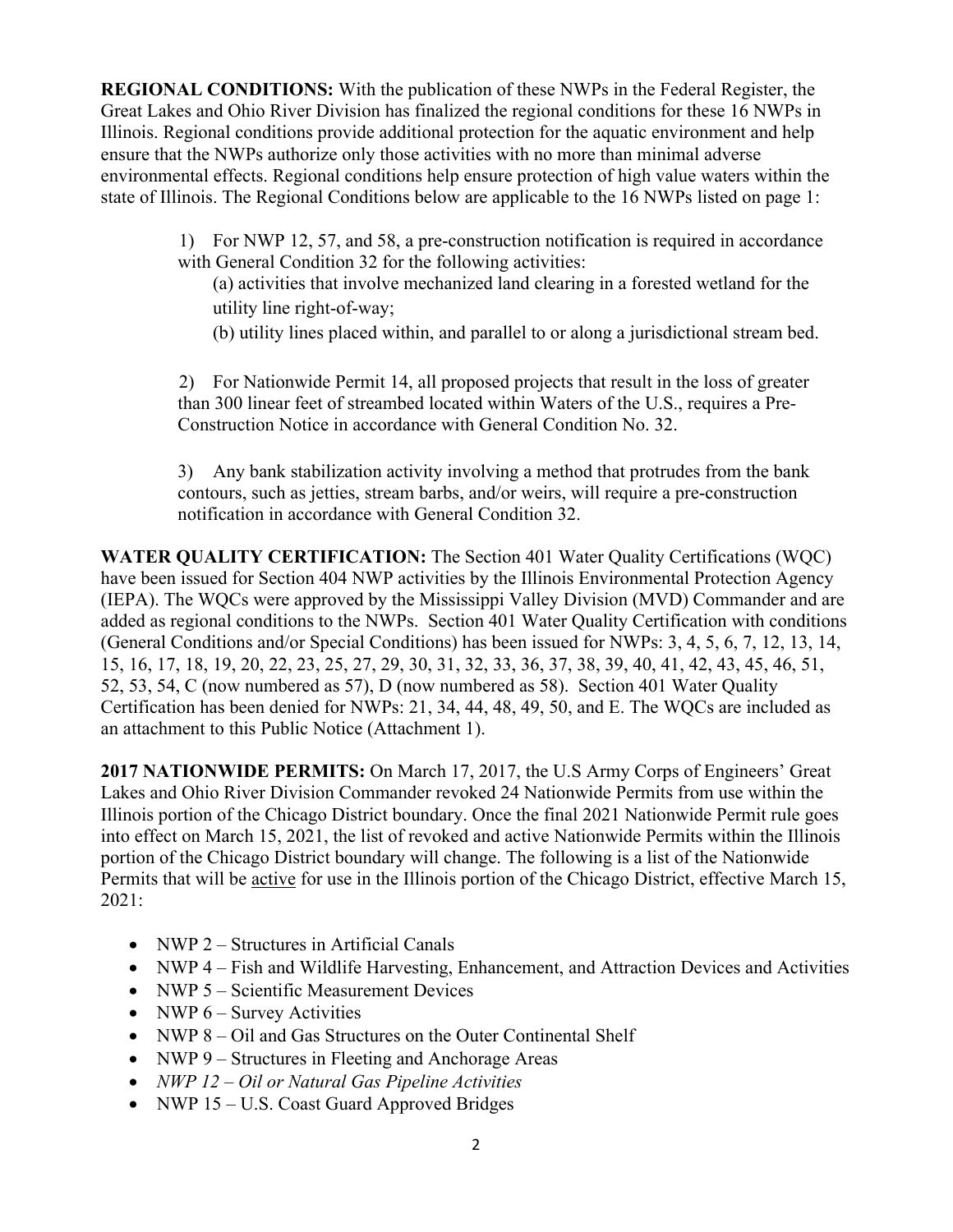- NWP 16 Return Water from Upland Contained Disposal Areas
- NWP 17 Hydropower Projects
- *NWP 21* Surface Coal Mining Activities
- NWP 23 Approved Categorical Exclusions
- NWP 24 Indian Tribe or State Administered Section 404 Programs
- NWP 28 Modifications of Existing Marinas
- *NWP 29 Residential Developments*
- NWP 30 Moist Soil Management for Wildlife
- NWP 34 Cranberry Production Activities
- NWP 35 Maintenance Dredging of Existing Basins
- NWP 37 Emergency Watershed Protection and Rehabilitation
- *NWP 39 Commercial and Institutional Developments*
- *NWP 40 Agricultural Activities*
- *NWP 42 Recreational Facilities*
- *NWP 43 Stormwater Management Facilities*
- *NWP 44 Mining Activities*
- NWP 45 Repair of Uplands Damaged by Discrete Events
- NWP  $46 Discharges$  in Ditches
- *NWP 48 Commercial Shellfish Mariculture Activities*
- NWP  $49 \text{Coal Remining Activities}$
- *NWP 50 Underground Coal Mining Activities*
- *NWP 51 Land-Based Renewable Energy Generation Facilities*
- *NWP 52 Water-Based Renewable Energy Generation Pilot Projects*
- NWP 53 Removal of Low-Head Dams
- NWP  $54 Living Shortlines$
- *NWP 55 Seaweed Mariculture Activities*
- *NWP 56 Finfish Mariculture Activities*
- *NWP 57 Electric Utility Line and Telecommunications Activities*
- *NWP 58 Utility Line Activities for Water and Other Substances*

The above *Italicized Permits* are the 16 new 2021 NWPs, which are now active within the Chicago District. Please also see the attached, "Summary of the 2021 and 2017 Nationwide Permits for Chicago District (Attachment 2)" chart for a list of which NWPs are active within Chicago District.

The regional conditions for the existing 2017 NWPs that were approved by division engineers in 2017 remain in effect until they expire on March 18, 2022 or are reissued, whichever is first. As noted above, the regional conditions for the 16 new 2021 NWPs mentioned on Page 1 (reissuance of 12 existing nationwide permits (NWPs) and four new NWPs) are found at the top of page 2.

The following permits remain revoked within the Illinois portion of the Chicago District boundary, until the Corps issues a final rule reissuing those NWPs or March 18, 2022, whichever comes first:

- NWP 1– Aids to Navigation
- NWP  $3$ Maintenance
- NWP 7 Outfall Structures and Associated Intake Structures
- NWP  $10 -$ Mooring Buoys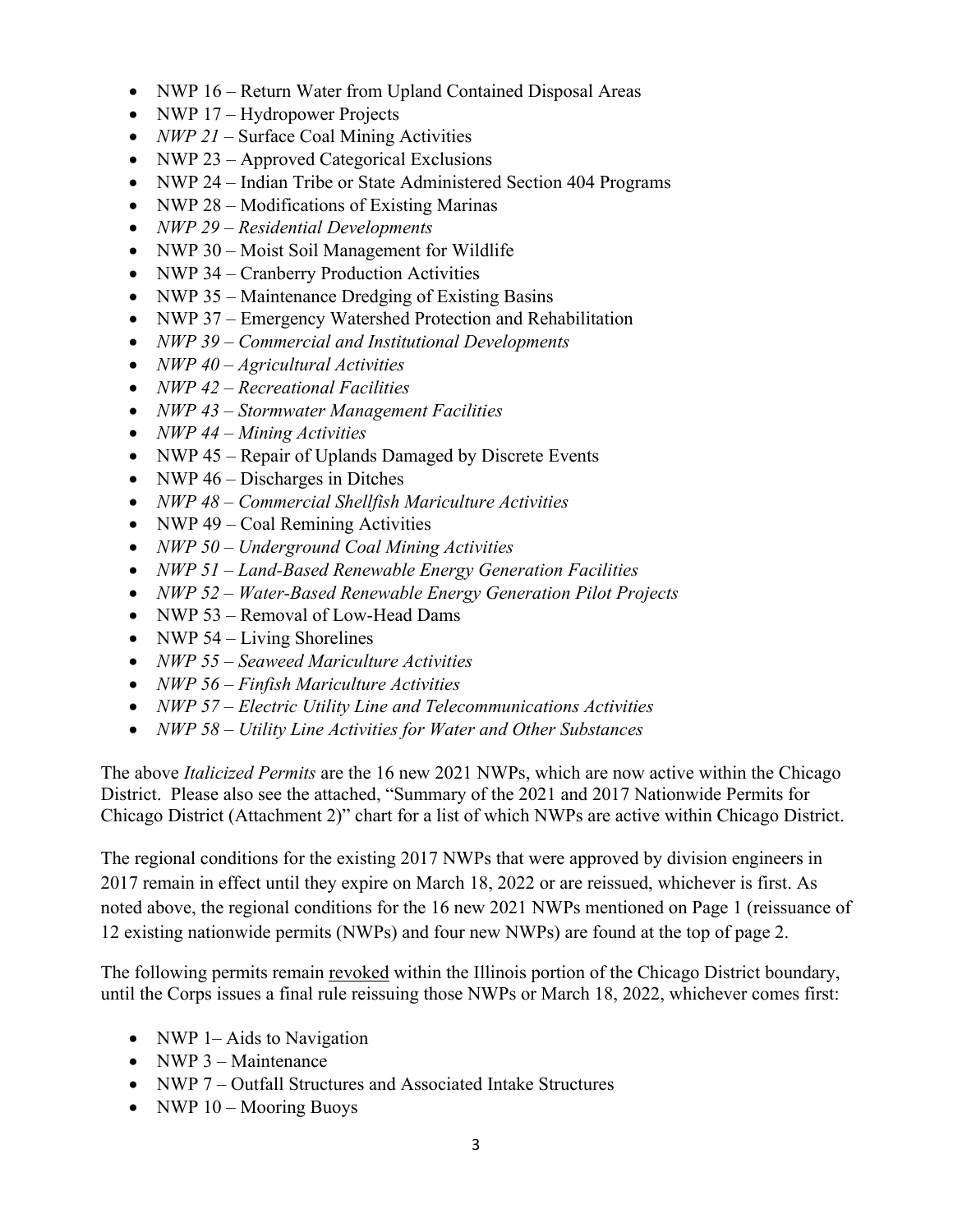- NWP 11 Temporary Recreational Structures
- NWP 13 Bank Stabilization
- NWP 14 Linear Transportation Projects
- NWP  $18 -$ Minor Discharges
- NWP  $19 -$  Minor Dredging
- NWP 20 Response Operations for Oil or Hazardous Substances
- NWP 22 Removal of Vessels
- NWP 25 Structural Discharges
- NWP 27– Aquatic Habitat Restoration, Establishment, and Enhancement Activities
- NWP 31– Maintenance of Existing Flood Control Facilities
- NWP 32 Completed Enforcement Actions
- NWP 33 Temporary Construction, Access, and Dewatering
- NWP  $36$  Boat Ramps
- NWP 38 Cleanup of Hazardous and Toxic Waste
- NWP 41 Reshaping Existing Drainage Ditches

The January 13, 2021, *Federal Register* notice is available for viewing at https://www.federalregister.gov/documents/2021/01/13/2021-00102/reissuance-and-modificationof-nationwide-permits

As an alternative, interested parties can access the January 13, 2021, final rule and related documents at: https://www.usace.army.mil/Missions/Civil-Works/Regulatory-Program-and-Permits/Nationwide-Permits/

Attachments:

- 1 Illinois EPA Section 401 Water Quality Certification for the 2021 Nationwide Permits
- 2 Illinois NWP Summary Chart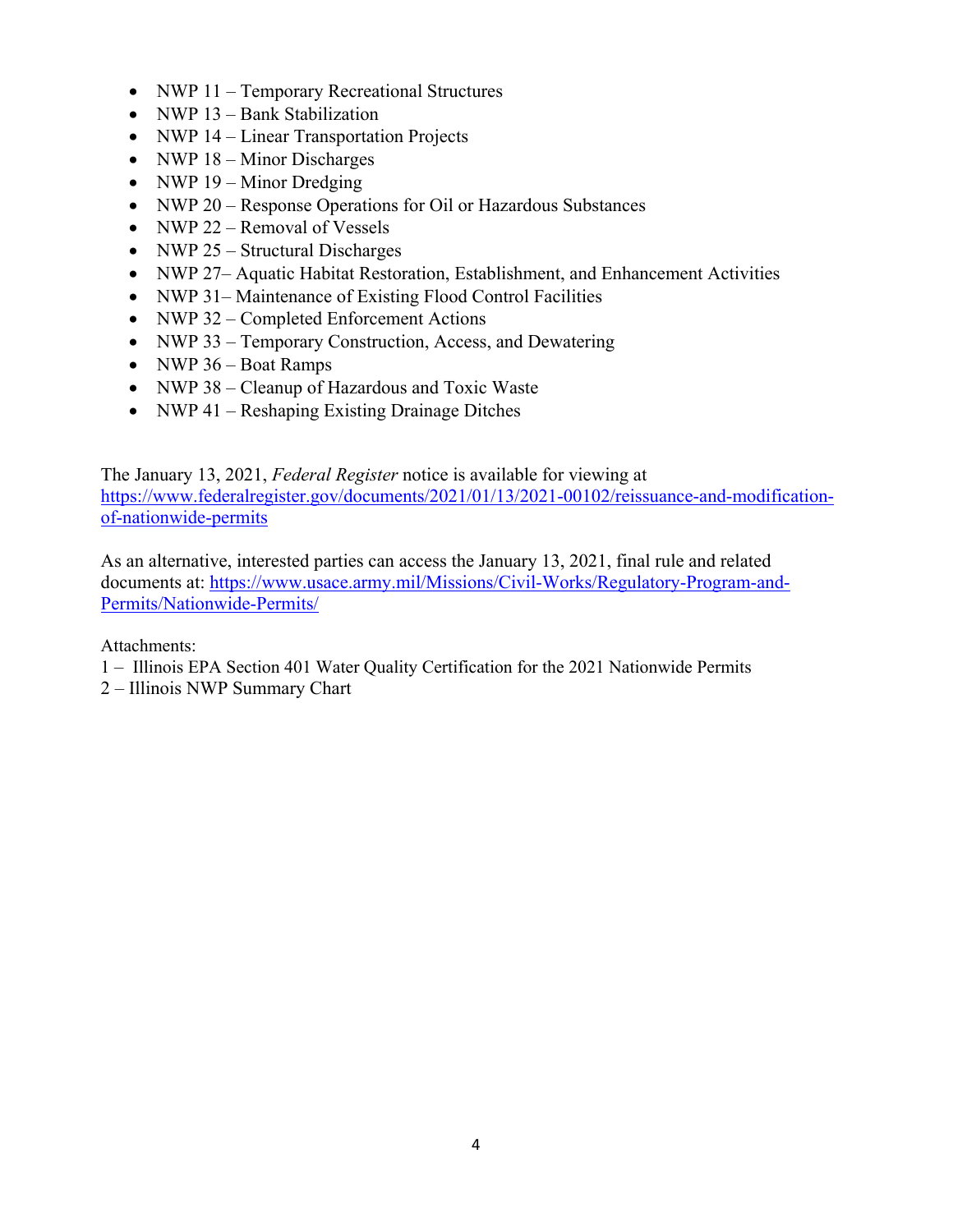**ILLINOIS ENVIRONMENTAL PROTECTION AGENCY** 



1021 NORTH GRAND AVENUE EAST, P.O. BOX 19276, SPRINGFIELD, ILLINOIS 62794-9276 · (217) 782-3397 **JB PRITZKER, GOVERNOR** JOHN J. KIM, DIRECTOR

**December 11, 2020**

U.S. Army Corps of Engineers, Rock Island ATTN: Ms. Samantha Chavez, Regulatory Branch Post Office Box 2004 Clock Tower Building Rock Island, IL 61204-2004

Re: Federal Register [Docket Number: COE–2020–0002] Proposal to Reissue and Modify Nationwide Permits, September 15, 2020 CWA §401 Certification/Denial and applicable conditions Illinois EPA Log no. C-0210-20

Dear Ms. Chavez:

On September 15, 2020 the Corps of Engineers issued the notice of proposed rulemaking concerning their determination to reissue and modify the current Nationwide Permits (NWPs) that are set to expire on March 18, 2022. By letter dated October 13, 2020 your office officially requested CWA §401 certification for those nationwide permits applicable in Illinois and further described in the Federal Register. By this final determination document the Illinois EPA grants §401 water quality certification for forty (40) nationwide permits with the special and/or general conditions specified below. This document also provides notice of the Agency determination to deny six (6) of the proposed nationwide permits which are provided below with reasons in accordance with 40 CFR 121.7(e)(2).

# **CWA §401 certification is hereby granted, subject to General Conditions 1 through 12 below, for the following nationwide permits:**

- NWP 3 Maintenance.
- NWP 4 Fish and Wildlife Harvesting, Enhancement, and Attraction Device and Activities
- NWP 5 Scientific Measurement Devices
- NWP 7 Outfall Structures and Associated Intake Structures
- NWP 18 Minor Discharges
- NWP 19 Minor Dredging
- NWP 20 Response Operations for Oil or Hazardous Substances
- NWP 22 Removal of Vessels
- NWP 25 Structural Discharges
- NWP 30 Moist Soil Management for Wildlife
- NWP 31 Maintenance of Existing Flood Control Facilities
- NWP 33 Temporary Construction, Access and Dewatering
- NWP 36 Boat Ramps
- NWP 41 Reshaping Existing Drainage Ditches
- NWP 45 Repair of Uplands Damaged by Discrete Events
- NWP 46 Discharges into Ditches

# **CWA §401 certification is hereby granted, subject to General Conditions 1 through 12 below and the Special Conditions which are contained in the referenced attachment for the following identified nationwide permits:**

NWP 6 – Survey Activities. Refer to Special Conditions for NWP 6 in Attachment.

2125 S. First Street, Champaign, IL 61820 (217) 278-5800 2009 Mall Street Collinsville, IL 62234 (618) 346-5120 9511 Harrison Street, Des Plaines, IL 60016 (847) 294-4000 595 S. State Street, Elgin, IL 60123 (847) 608-3131

2309 W. Main Street, Suite 116, Marion, IL 62959 (618) 993-7200 412 SW Washington Street, Suite D, Peoria, IL 61602 (309) 671-3022 4302 N. Main Street, Rockford, IL 61103 (815) 987-7760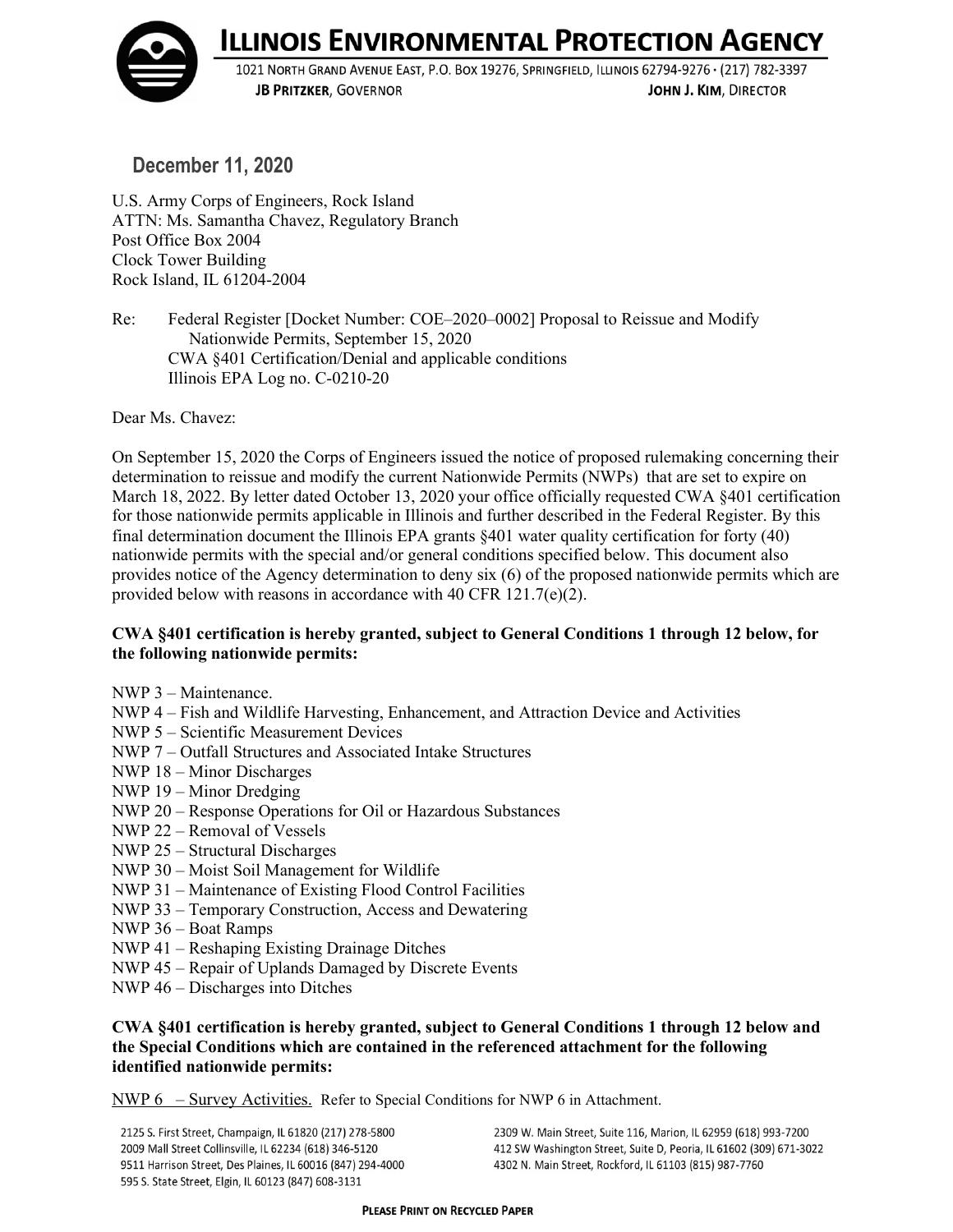NWP 12 – Oil or Natural Gas Pipeline Activities. Refer to Special Conditions for NWP 12 in Attachment.

NWP 13 – Bank Stabilization. Refer to Special Conditions for NWP 13 in Attachment.

- NWP 14 Linear Transportation Projects. Refer to Special Conditions for NWP 14 in Attachment.
- NWP 15 U.S. Coast Guard Approved Bridges. Refer to Special Conditions for NWP 15 in Attachment.
- NWP 16 Return Water from Upland Contained Disposal Areas. Refer to Special Conditions for NWP 16 in Attachment.
- NWP 17 Hydropower Projects. Refer to Special Conditions for NWP 17 in Attachment.
- NWP 23 Approved Categorical Exclusions. Refer to Special Conditions for NWP 23 in Attachment.
- NWP 27 Aquatic Habitat Restoration, Establishment, and Enhancement Activities. Refer to Special Conditions for NWP 27 in Attachment.
- NWP 29 Residential Developments. Refer to Special Conditions for NWP 29 in Attachment.
- NWP 32 Completed Enforcement Actions. Refer to Special Conditions for NWP 32 in Attachment.
- NWP 37 Emergency Watershed Protection and Rehabilitation. Refer to Special Conditions for NWP 37 in Attachment.
- NWP 38 Cleanup of Hazardous and Toxic Waste. Refer to Special Conditions for NWP 38 in Attachment.
- NWP 39 Commercial and Institutional Developments. Refer to Special Conditions for NWP 39 in Attachment.
- NWP 40 Agricultural Activities. Refer to Special Conditions for NWP 40 in Attachment.
- NWP 42 Recreational Facilities. Refer to Special Conditions for NWP 42 in Attachment.
- NWP 43 Stormwater Management Facilities. Refer to Special Conditions for NWP 43 in Attachment.
- NWP 51 Land-Based Renewable Energy Generation Facilities. Refer to Special Conditions for NWP 51 in Attachment.
- NWP 52 Water-Based Renewable Energy Generation Pilot Projects. Refer to Special Conditions for NWP 52 in Attachment.
- NWP 53 Removal of Low-Head Dams. Refer to Special Conditions for NWP 53 in Attachment.
- NWP 54 Living Shorelines. Refer to Special Conditions for NWP 54 in Attachment.
- NWP C Electric Utility Line and Telecommunications Activities. Refer to Special Conditions for NWP 12 in Attachment.
- NWP D Utility Line Activities for Water and Other Substances. Refer to Special Conditions for NWP 12 in Attachment.

# **CWA §401 certification is hereby denied with reasons provided in accordance with 401 CFR 121.7 for the following NWPs:**

- NWP 21 Surface Coal Mining Activities. The Illinois EPA has determined that a case-specific review is warranted for all surface mining activities including carbon extraction because pursuant to 35 Ill. Admin. Code Section 401.102, mining activities are identified as having, when certain refuse materials are used, the capability to cause or threaten to cause a nuisance or render waters harmful or detrimental to public health and to all legitimate uses including but not limited to livestock and wildlife uses. The likelihood that contaminants related to coal extraction, particularly acid producing minerals in mine refuse, would be found within overburden and soil stockpiles and therefore present within fill materials warrant a facility specific antidegradation assessment pursuant to 35 Ill. Admin. Code Section 302.105. Additionally, Illinois' Section 401 implementation rules at 35 Ill. Admin. Code Part 395 regarding material testing exemptions specifically exclude material with known sources of pollution. Therefore, Section 401 certification is denied for this nationwide permit (NWP21).
- NWP 34 Cranberry Production Activities. The Illinois EPA has determined that the area of impact that is allowed by an authorization under this nationwide permit exceeds 1/2 acre. 1/2 acre is determined to be representative of the maximum threshold for minimal degradation of existing uses of aquatic resources. Consequently, any activity authorized under this nationwide permit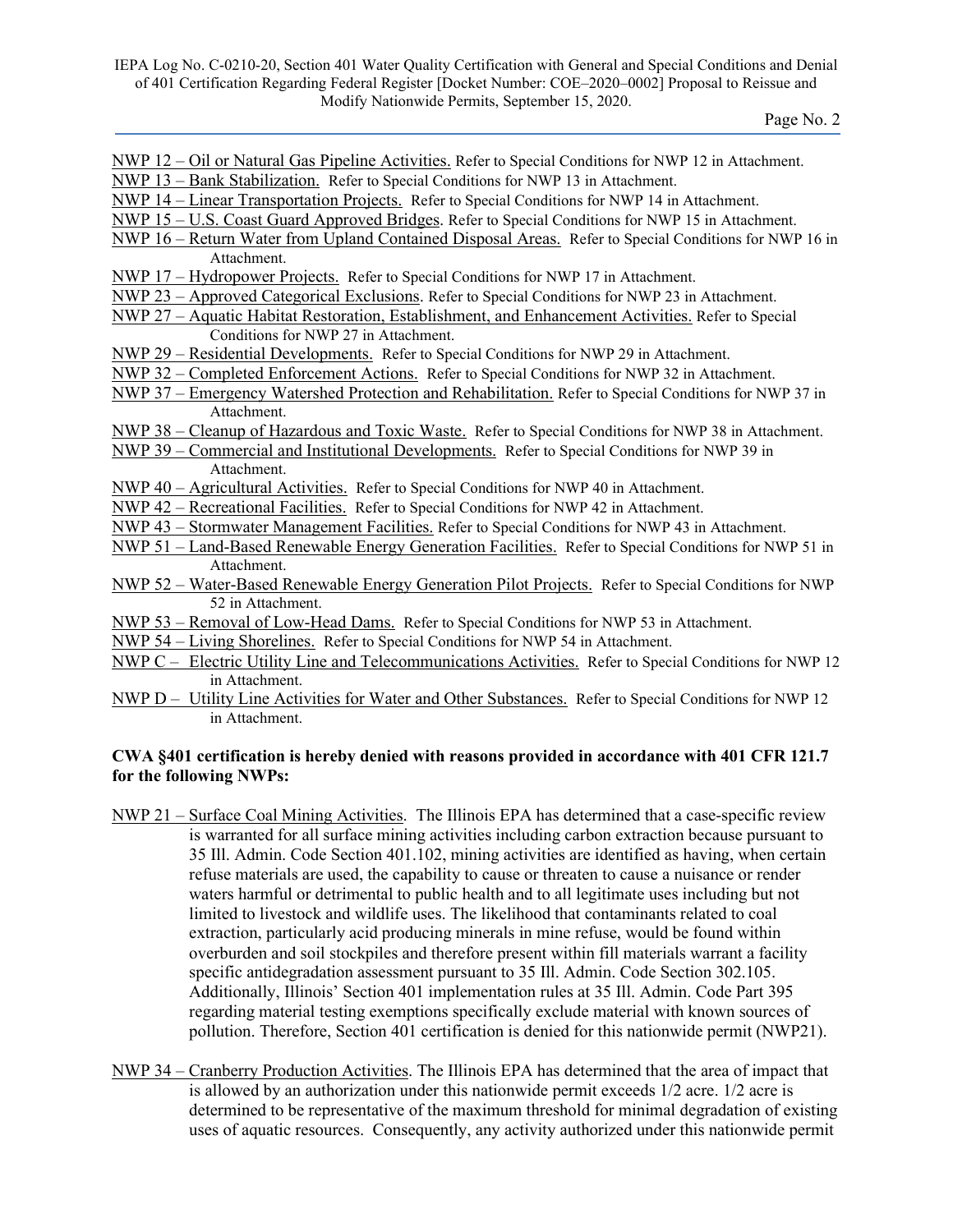must be subject to a case-specific antidegradation assessment pursuant to 35 Ill. Admin. Code Section 302.105. Therefore the Illinois EPA denies 401 certification for NWP 34.

- NWP 44 Mining Activities: The Illinois EPA has determined that a case-specific review is warranted for all surface mining activities because pursuant to 35 Ill. Admin. Code Section 401.102, mining activities are identified as having, when certain refuse materials are used, the capability to cause or threaten to cause a nuisance or render waters harmful or detrimental to public health and to all legitimate uses including but not limited to livestock and wildlife uses. Furthermore, all mining activities are regulated by the Illinois EPA under federal and state statute because of their potential to cause or threaten to cause water pollution. Therefore, for the above reasons, the Illinois EPA denies 401 certification for NWP 44.
- NWP 48 Commercial Shellfish Mariculture Activities: As proposed, the Illinois EPA believes this nationwide permit is inapplicable to waters of the U.S. that are found within the State of Illinois. Therefore, the Illinois EPA denies 401 certification for NWP 48.
- NWP 49 Coal Remining Activities: By reference to the certification denial explanation for NWP 21, the Illinois EPA denies 401 certification for NWP 49.
- NWP 50 Underground Coal Mining: By reference to the certification denial explanation for NWP 21, the Illinois EPA denies 401 certification for NWP 50.
- NWP E Water Reclamation and Reuse Facilities: As proposed in the Federal Register, this proposed nationwide permit would appear to allow utilization of existing natural waterbodies as treatment devices. According to 35 Ill. Admin. Code 301.440 such utilization is not permissible. Therefore, the Illinois EPA denies 401 certification for NWP E.

401 Certification General Conditions

General Conditions 1 through 12 shall be applicable to all NWPs that are granted 401 certification.

# **General Condition 1: Waterbodies that Require Individual Certification**

Pursuant to 35 Ill. Adm. Code Section 302.105(d)(6), an individual 401 water quality certification will be required for activities permitted under these Nationwide Permits for discharges to waters designated by the State of Illinois as waters of particular biological significance or Outstanding Resource Waters under 35 Ill. Adm. Code 302.105(b). Biologically Significant Streams (BSS) are cataloged in Illinois DNR's publication "Integrating Multiple Taxa in a Biological Stream Rating System" and may be identified at: [https://www2.illinois.gov/dnr/conservation/BiologicalStreamratings/Pages/default.aspx.](https://www2.illinois.gov/dnr/conservation/BiologicalStreamratings/Pages/default.aspx)

# **General Condition 2: Water Quality Impairments**

Pursuant to 35 Ill. Adm. Code Section 302.105(a), 302.105(c)(2)(B) and 395.401(a), an individual 401 water quality certification will be required for activities permitted under these Nationwide Permits that may cause a discharge that, whether temporarily or permanently, may cause or contribute to additional loading of any pollutant, or deterioration of any water quality parameter, such as pH or dissolved oxygen, where such pollutant or parameter is also designated by the State of Illinois as a cause of water quality impairment of the particular segment of the receiving water body according to the Illinois Environmental Protection Agency's Section 303(d) list. The most recent Illinois Integrated Water Quality Report and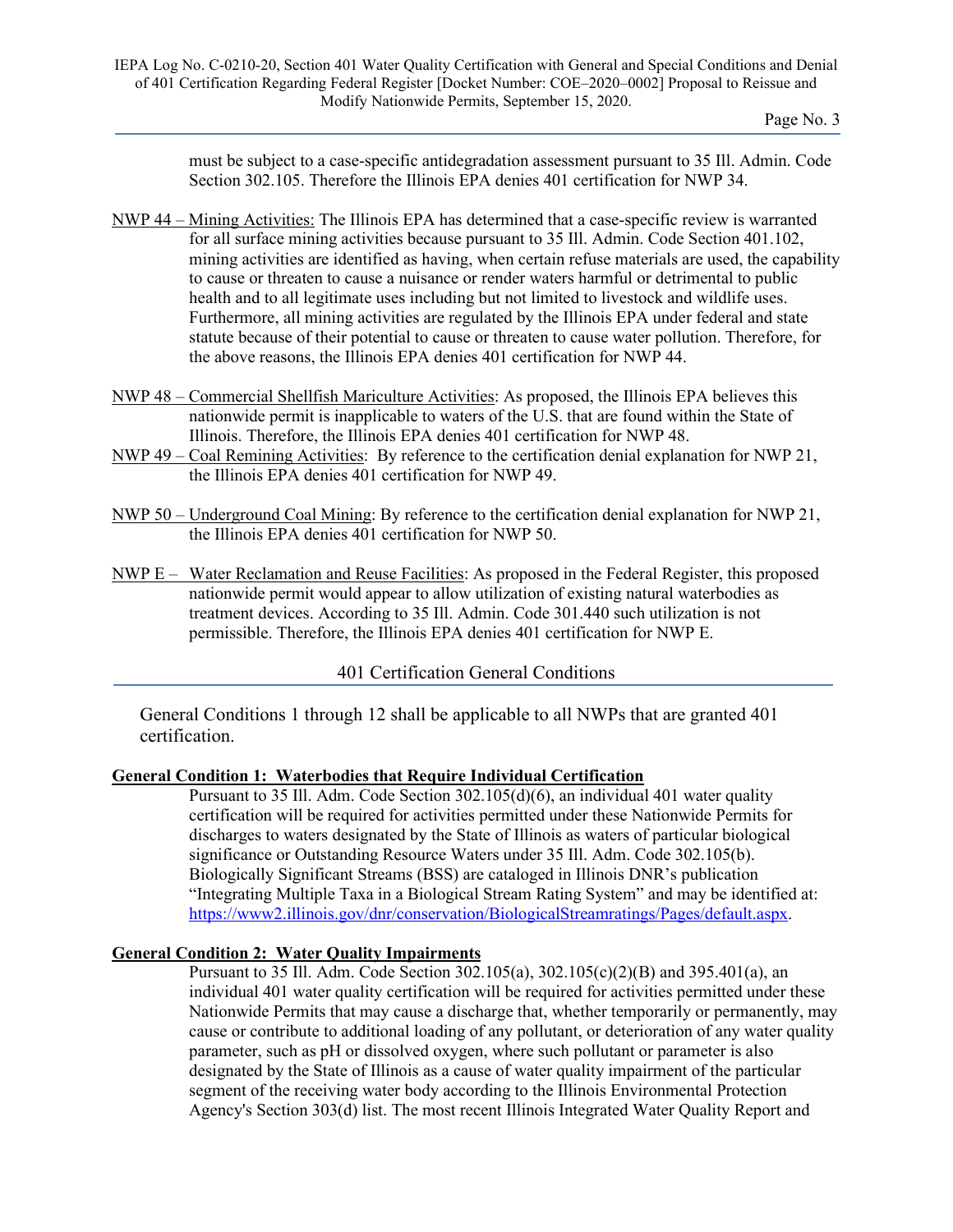IEPA Log No. C-0210-20, Section 401 Water Quality Certification with General and Special Conditions and Denial of 401 Certification Regarding Federal Register [Docket Number: COE–2020–0002] Proposal to Reissue and Modify Nationwide Permits, September 15, 2020.

Page No. 4

Section 303(d) List can be found at [https://www2.illinois.gov/epa/topics/water](https://www2.illinois.gov/epa/topics/water-quality/watershed-management/tmdls/Pages/303d-list.aspx)[quality/watershed-management/tmdls/Pages/303d-list.aspx.](https://www2.illinois.gov/epa/topics/water-quality/watershed-management/tmdls/Pages/303d-list.aspx)

#### **General Condition 3: Threatened and Endangered Species**

Pursuant to 35 Ill. Admin. Code Section 302.105(f)(1)(F), prior to proceeding with any work in furtherance of activities permitted under these Nationwide Permits, potential impacts to State threatened or endangered species and Natural Areas shall be determined in accordance with applicable consultation procedures established under 17 Ill. Admin Code Part 1075. The Department of Natural Resources (IDNR) Ecological Compliance Assessment Tool (EcoCAT) is available to complete consultation a[t http://dnr.illinois.gov/EcoPublic/.](http://dnr.illinois.gov/EcoPublic/) If IDNR determines that adverse impacts to protected natural resources are likely, the applicant shall address those identified concerns with IDNR through the consultation process. Please contact IDNR, Impact Assessment Section at 217-785-5500 if you have any questions regarding consultation.

#### **General Condition 4: TMDLs**

Pursuant to 35 Ill. Admin. Code Section 302.105(a), 302.105(c)(2)(B) and 395.401(a), activities permitted under these Nationwide Permits that may cause a discharge that, whether temporarily or permanently, may cause or contribute to additional loading of any pollutant, or deterioration of any water quality parameter, such as pH or dissolved oxygen, where such pollutant or parameter is addressed by a USEPA approved Total Maximum Daily Load (TMDL) report for the receiving water body shall develop and implement additional measures and or procedures which ensure consistency with the load allocations, assumptions and requirements of the TMDL report. TMDL program information and water listings are available a[t https://www2.illinois.gov/epa/topics/water-quality/watershed-management](https://www2.illinois.gov/epa/topics/water-quality/watershed-management/tmdls/Pages/reports.aspx) [/tmdls/Pages/reports.aspx.](https://www2.illinois.gov/epa/topics/water-quality/watershed-management/tmdls/Pages/reports.aspx)

#### **General Condition 5: Prohibitions**

Pursuant to 35 Ill. Admin. Code Section 395.401(a), the applicant shall not cause: a. violation of applicable provisions of the Illinois Environmental Protection Act;

- b. water pollution defined and prohibited by the Illinois Environmental Protection Act;
- c. violation of applicable water quality standards of the Illinois Pollution Control Board, Title 35, Subtitle C: Water Pollution Rules and Regulation; or

d. interference with water use practices near public recreation areas or water supply intakes.

#### **General Condition 6: Erosion and Sedimentation Control Measures**

Pursuant to the Illinois Environmental Protection Act Section 39(a)[415 ILCS 5/39(a)] and 35 Ill. Admin. Code Sections 302.203 and 395.402(b)(2), the applicant shall implement all necessary sedimentation and erosion control measures consistent with the current edition of the "Illinois Urban Manual" found at [https://illinoisurbanmanual.org/.](https://illinoisurbanmanual.org/) Interim measures to prevent erosion during construction shall be taken and may include the installation of sedimentation basins, silt fencing and temporary mulching. All construction within the waterway shall be conducted during zero or low flow conditions. All areas affected by construction shall be seeded and stabilized as soon after construction as possible.

#### **General Condition 7: NPDES Stormwater Construction Permit**

Pursuant to the Illinois Environmental Protection Act Section 39(a)[415 ILCS 5/39(a)] and 35 Ill. Admin. Code Section  $395.402(b)(2)$ , the applicant shall be responsible for obtaining an NPDES Storm Water Permit required by the federal Clean Water Act prior to initiating construction if the construction activity associated with the project will result in the disturbance of 1 (one) or more acres, total land area. An NPDES Storm Water Permit may be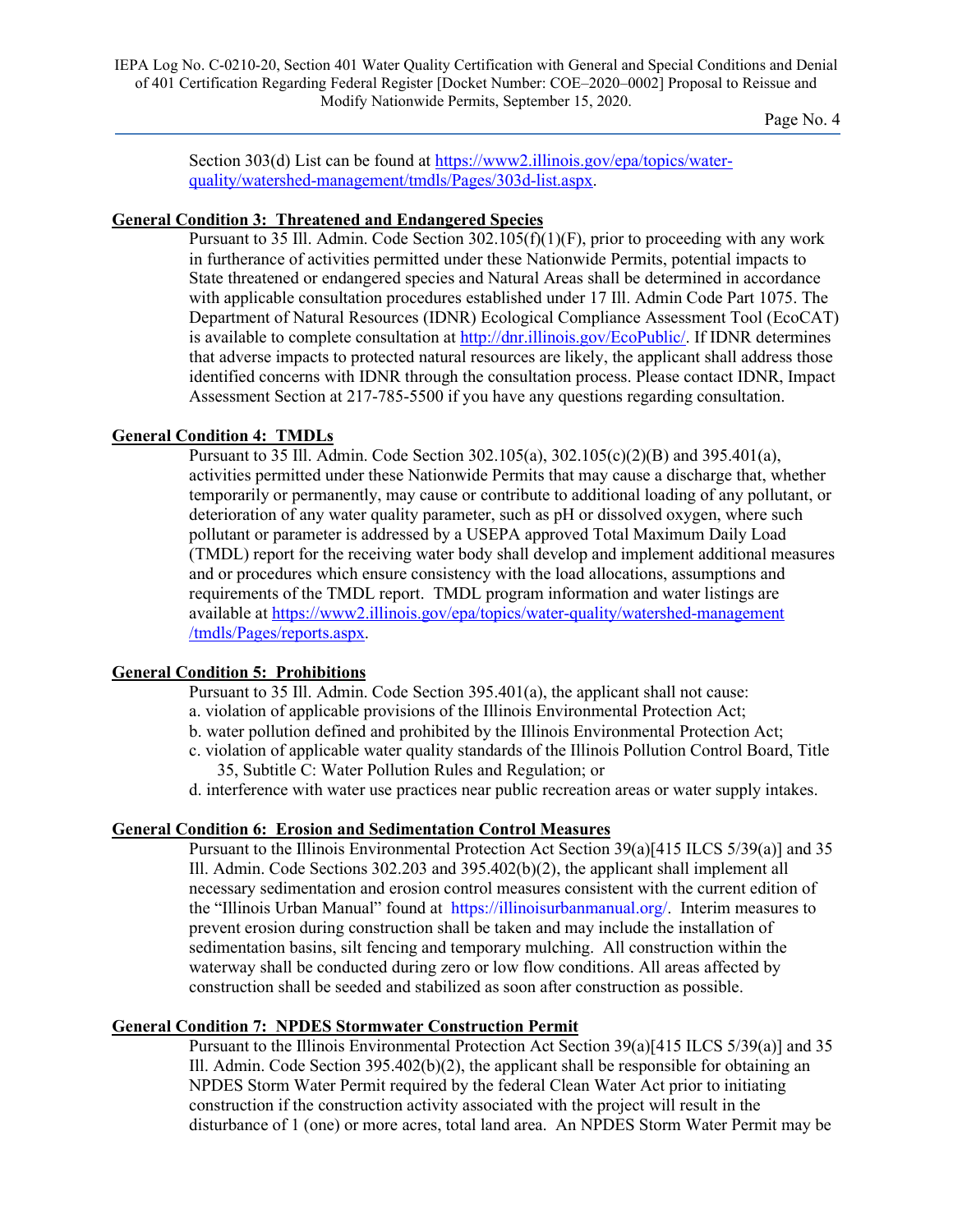applied for at [https://www2.illinois.gov/epa/topics/forms/water-permits/storm](https://www2.illinois.gov/epa/topics/forms/water-permits/storm-water/Pages/construction.aspx)[water/Pages/construction.aspx.](https://www2.illinois.gov/epa/topics/forms/water-permits/storm-water/Pages/construction.aspx)

#### **General Condition 8: Spill Response Plan**

Pursuant to 35 Ill. Admin. Code Sections 395.401, 302.203 and 302.208, the applicant shall ensure that a spill avoidance and response plan has been developed and implemented for management of accidental releases of petroleum, oil, and lubricant products to the aquatic environment during construction and for emergency notification of applicable downstream water supply operators. Absorbent pads, containment booms and skimmers shall be available to facilitate the cleanup of petroleum spills. If floating hydrocarbon (oil and gas) products are observed, the applicant or his designated individual will be responsible for directing that work be halted so that appropriate corrective measures are taken in accordance with the plan prior to resuming work.

#### **General Condition 9: Hydraulic Machinery**

Pursuant to 35 Ill. Admin. Code Sections 302.203, 302.304, and 302.515, all hydraulic machinery utilized for the permitted activity and used in or immediately adjacent to waters of the State shall utilize biodegradable or bio-based hydraulic fluids to minimize pollution in the case of broken or leaking hydraulic equipment.

# **General Condition 10: Temporary Structures and Work**

Pursuant to 35 Ill. Admin. Code Sections 302.203, 395.204, and 395.401(b), temporary work pads, cofferdams, access roads and other temporary fills are approved provided that such activities are constructed with clean coarse aggregate or non-erodible non-earthen fill material that will not cause siltation. Sandbags, pre-fabricated rigid materials, sheet piling, inflatable bladders and fabric lined basins may be used for temporary facilities. Temporary fills within streams, creeks or rivers shall utilize adequate bypass measures (i.e. dam and pump, flumes, culverts, etc.) to minimize sedimentation and erosion and to maintain normal stream flow during construction.

#### **General Condition 11: Construction Site Dewatering**

Dewatering of a construction site is authorized provided the dewatering activity is limited to the immediate work area within a cofferdam or otherwise isolated from waters of the State, and the work site is free from sources of contamination including those of natural origin. Dewatering activities shall incorporate Best Management Practices in accordance with the current edition of the "Illinois Urban Manual"<https://illinoisurbanmanual.org/> Practice Standard for Dewatering (no. 813) or as otherwise appropriate to ensure that return flows from the dewatering activity are free of unnatural turbidity and floating debris and meet applicable water quality standards. Dewatering or discharge of flush water from construction of drilled piers or boreholes is not authorized and must be conducted in accordance with an NPDES permit issued by the Illinois EPA.

#### **General Condition 12: Discharged Material Quality**

Pursuant to 35 Ill. Admin. Code Sections 302.203, 302.208 and 395.401(b), any spoil material excavated, dredged or otherwise produced must not be returned to the water body but must be deposited in a self-contained area in compliance with all state statutes. Except as specifically allowed by special condition, any backfilling must be done with clean material that is predominantly sand or larger size material, with no more than 20% passing a #230 U. S. sieve and placed in a manner to prevent violation of applicable water quality standards.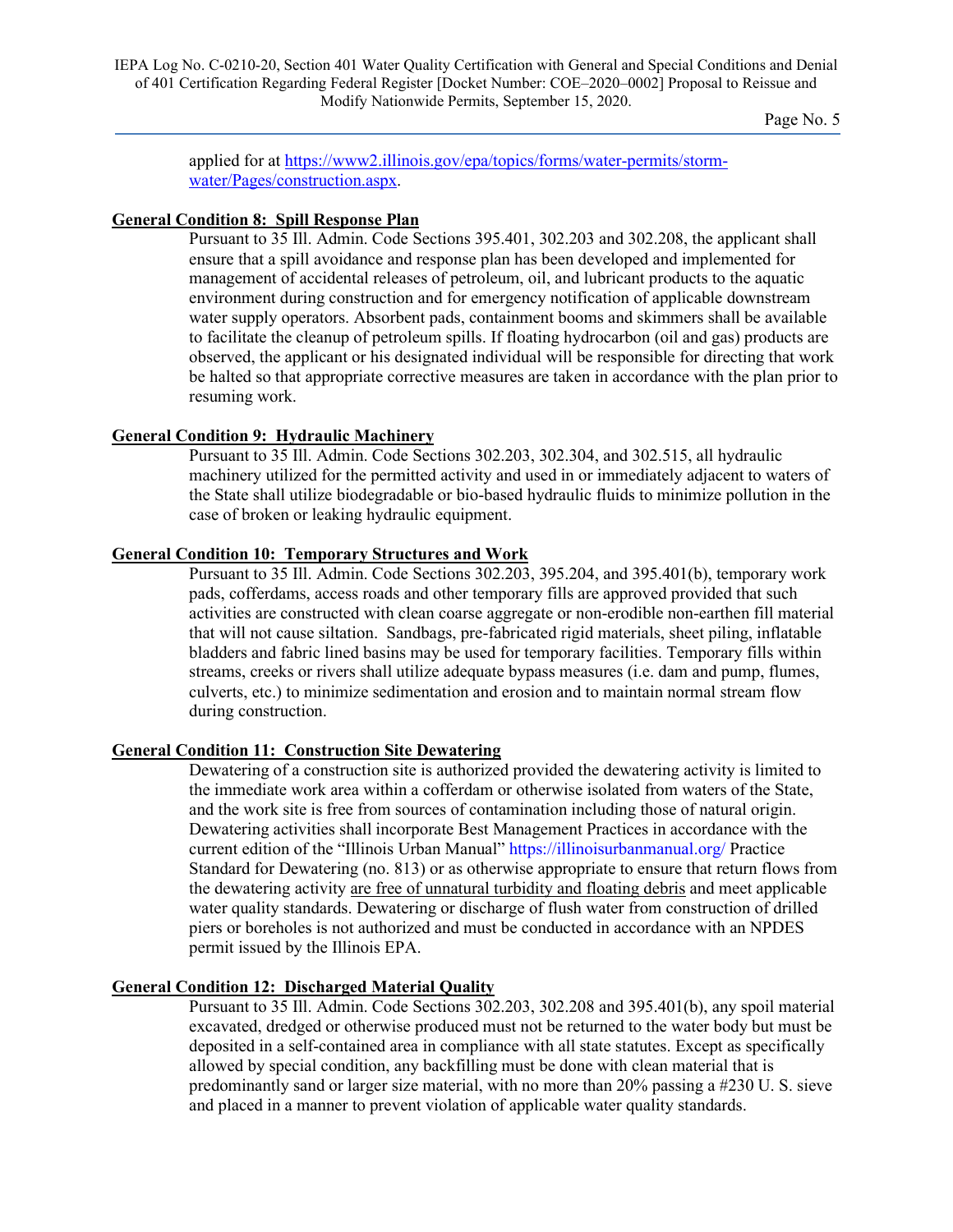IEPA Log No. C-0210-20, Section 401 Water Quality Certification with General and Special Conditions and Denial of 401 Certification Regarding Federal Register [Docket Number: COE–2020–0002] Proposal to Reissue and Modify Nationwide Permits, September 15, 2020.

Page No. 6

#### 401 Certification Special Conditions

Special Conditions including the conditional exclusions of 401 certification coverage that are listed within the Attachment: "Special Conditions for Illinois EPA 401 Water Quality Certifications of Certain Nationwide Permits" shall be applicable as stated therein.

Should you have any questions or comments regarding the content of this nationwide certification, please contact Darren Gove at 217-782-3362.

Sincerely,

# **ORIGINAL SIGNED**

Darin E. LeCrone, P.E. Manager, Permit Section Division of Water Pollution Control

DEL:DRG:C-0210-20.docx

Attachment: Special Conditions for Illinois EPA 401 Water Quality Certifications of Certain Nationwide Permits Regarding Federal Register [Docket Number: COE–2020–0002] Proposal to Reissue and Modify Nationwide Permits dated September 15, 2020

cc: Records Unit

CoE, Chicago District CoE, Louisville District (Indianapolis Office) CoE, Louisville District (Newburgh Regulatory Office) CoE, Memphis District CoE, St. Louis District IDNR, Bartlett IDNR, OWR, Chicago IDNR, OWR, Springfield USEPA, Region 5 USFWS, Rock Island, Barrington and Marion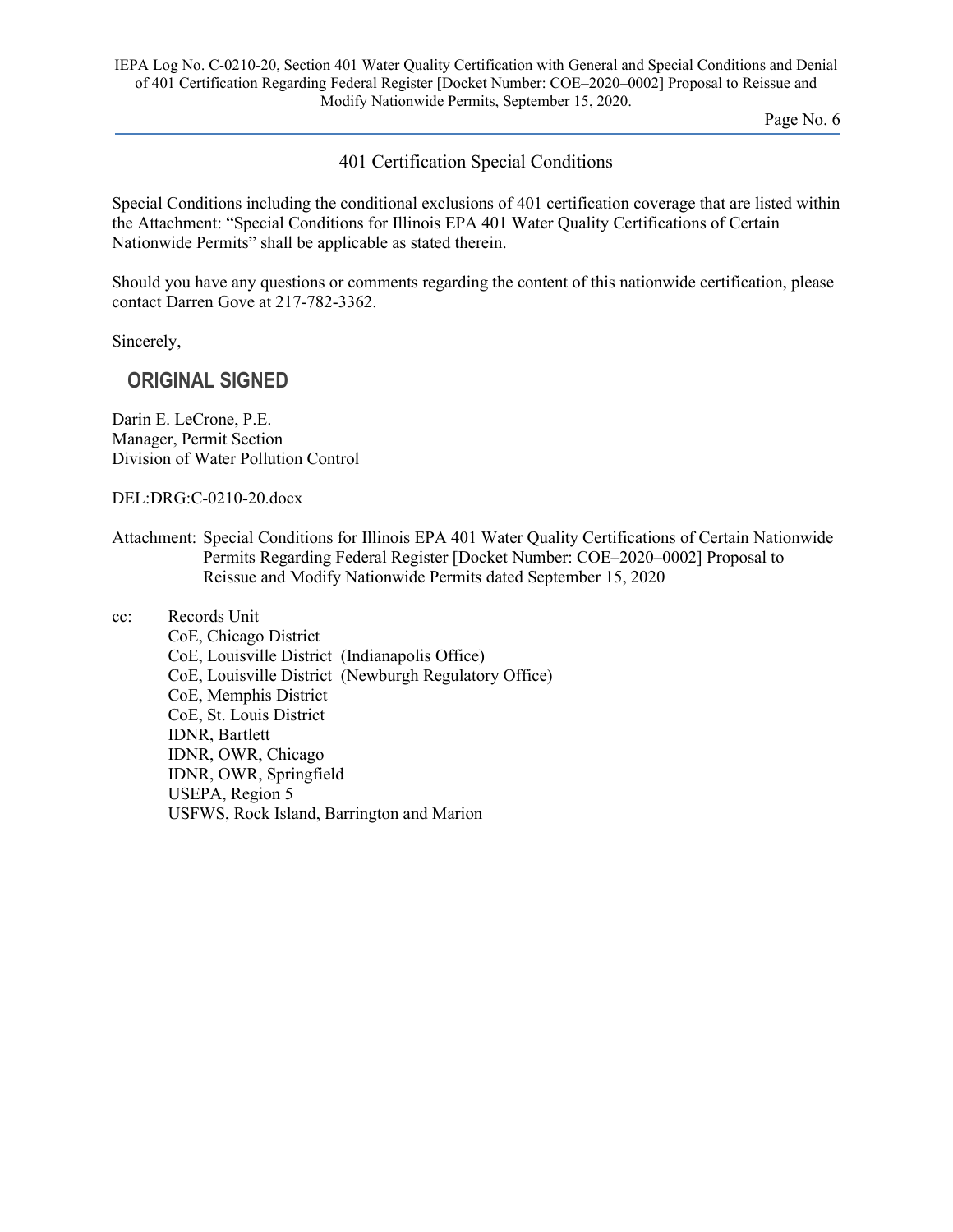# **ILLINOIS EPA WATER QUALITY CERTIFICATION SPECIAL CONDITIONS FOR NATIONWIDE PERMIT 6 Survey Activities**

- 1. Pursuant to 35 Ill. Admin. Code Sections 302.105(c)(2)(B)(iii), 302.203, and 395.401(a), the applicant for the applicable nationwide permit shall provide adequate planning and supervision during the project construction period for implementing construction methods, processes and cleanup procedures necessary to prevent water pollution and control erosion.
- 2. Pursuant to 35 Ill. Admin. Code Section 395.401(a), material resulting from trench excavation within surface waters of the State may be temporarily sidecast adjacent to the trench excavation provided that:
	- a. Sidecast material is not placed within a creek, stream, river or other flowing water body such that material dispersion could occur;
	- b. Sidecast material is not placed within ponds or other water bodies other than wetlands; and
	- c. Sidecast material is not placed within a wetland for a period longer than twenty (20) calendar days. Such sidecast material shall either be removed from the site or used as backfill (refer to Condition 4).
- 3. Pursuant to 35 Ill. Admin. Code Sections 302.203, 395.205, and 395.401(a), backfill used within trenches passing through surface water of the State, except wetland areas, shall be clean coarse aggregate, gravel or other material which will not cause siltation. Excavated material may be used only if:
	- a. Particle size analysis is conducted and demonstrates the material to be at least 80% sand or larger size material, using a #230 U.S. sieve; or
	- b. Excavation and backfilling are done under dry conditions.
- 4. Pursuant to 35 Ill. Admin. Code Sections  $302.105(c)(2)(B)(ii)$ , and  $395.401(a)$ , backfill used within trenches passing through wetland areas shall consist of clean material which will not cause siltation. Excavated material shall be used to the extent practicable, with the upper six (6) to twelve (12) inches backfilled with the topsoil obtained during trench excavation.

# **ILLINOIS EPA WATER QUALITY CERTIFICATION SPECIAL CONDITIONS FOR NATIONWIDE PERMITS 12, C, and D. Utility Line Activities, Electric, Water, and Others.**

- 1. Pursuant to 35 Ill. Adm. Code Sections 302.105(c)(2)(B), 302.208, 395.401, case-specific (individual) 401 water quality certification from the Illinois EPA will be required for:
	- a. activities in the following waters:
		- i. Lake Calumet
		- ii. Fox River (including the Fox Chain of Lakes)
		- iii. Lake Michigan
		- iv. Chicago Sanitary and Ship Canal
		- v. Calumet-Sag Channel
		- vi. Little Calumet River
		- vii. Grand Calumet River
		- viii. Calumet River
		- ix. Pettibone Creek (in Lake County)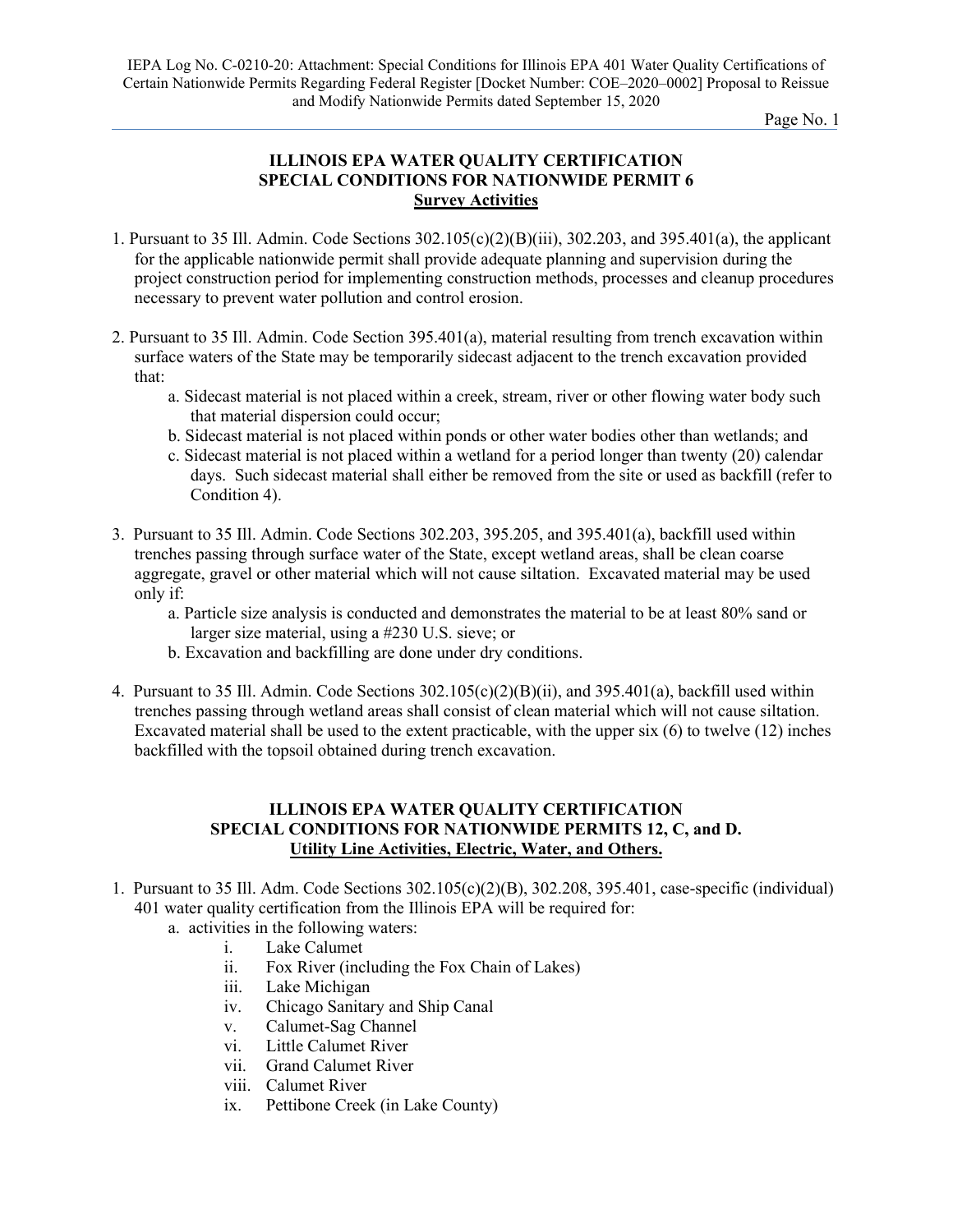- x. South Branch of the Chicago River (including the South Fork)
- xi. North Branch of the Chicago River (including the East and West Forks and the Skokie Lagoons)
- xii. Chicago River (Main Stem)
- xiii. Des Plaines River
- xiv. Kankakee River
- b. activities in the following waters if material is sidecast into waters of the State or wetlands:
	- i. Saline River (in Hardin County)
	- ii. Richland Creek (in St. Clair and Monroe Counties)
	- iii. Rock River (in Winnebago County)
	- iv. Illinois River upstream of mile 229.6 (Illinois Route 178 bridge)
	- v. Illinois River between mile 140.0 and 182.0
	- vi. DuPage River (including the East and West Branches)
	- vii. Salt Creek (Des Plaines River Watershed)
	- viii. Waukegan River (including the South Branch)
- c. activities in waters designated as Public and Food Processing Water Supplies with surface intake facilities within 2000 feet of the proposed discharge unless the discharge is reasonably considered downstream of the intake. The Illinois EPA's Division of Public Water Supply at 217/782-1020 may be contacted for information on these water supplies
- 2. Section 401 water quality certification is hereby issued for all other waters, with the following conditions:
	- a. Pursuant to 35 Ill. Admin. Code Sections 395.401(b) and 302.105(c)(2)(B)(iii), the applicant for the applicable nationwide permit(s) shall provide adequate planning and supervision during the project construction period for implementing construction methods, processes and cleanup procedures necessary to prevent water pollution and control erosion.
	- b. Pursuant to 35 Ill. Admin. Code Sections 302.105(c)(2)(B)(ii), 302.203, 302.208, 395.203 and 395.401, dredged material resulting from trench excavation within surface waters of the State may be temporarily sidecast adjacent to the trench excavation provided that:
		- i. Sidecast material is not placed within a creek, stream, river or other flowing water body such that material dispersion could occur;
		- ii. Side cast material is not placed within ponds or other water bodies other than wetlands; and
		- iii. Sidecast material is not placed within a wetland for a period longer than twenty (20) calendar days. Such sidecast material shall either be removed from the site (refer to Condition 2.e) or used as backfill (refer to Condition 2.d).
	- c. Pursuant to 35 Ill. Admin. Code Sections 302.105(c)(2)(B)(ii), 302.203, 302.208, 395.203 and 395.401, backfill used within trenches passing through surface water of the State, except wetland areas, shall be clean course aggregate, gravel or other material which will not cause siltation, pipe damage during placement, or chemical corrosion in place. Excavated material may be used only if:
		- i. Particle size analysis is conducted and demonstrates the material to be at least 80% sand or larger size material, using a #230 U.S. sieve; or
		- ii. Excavation and backfilling are done under dry conditions.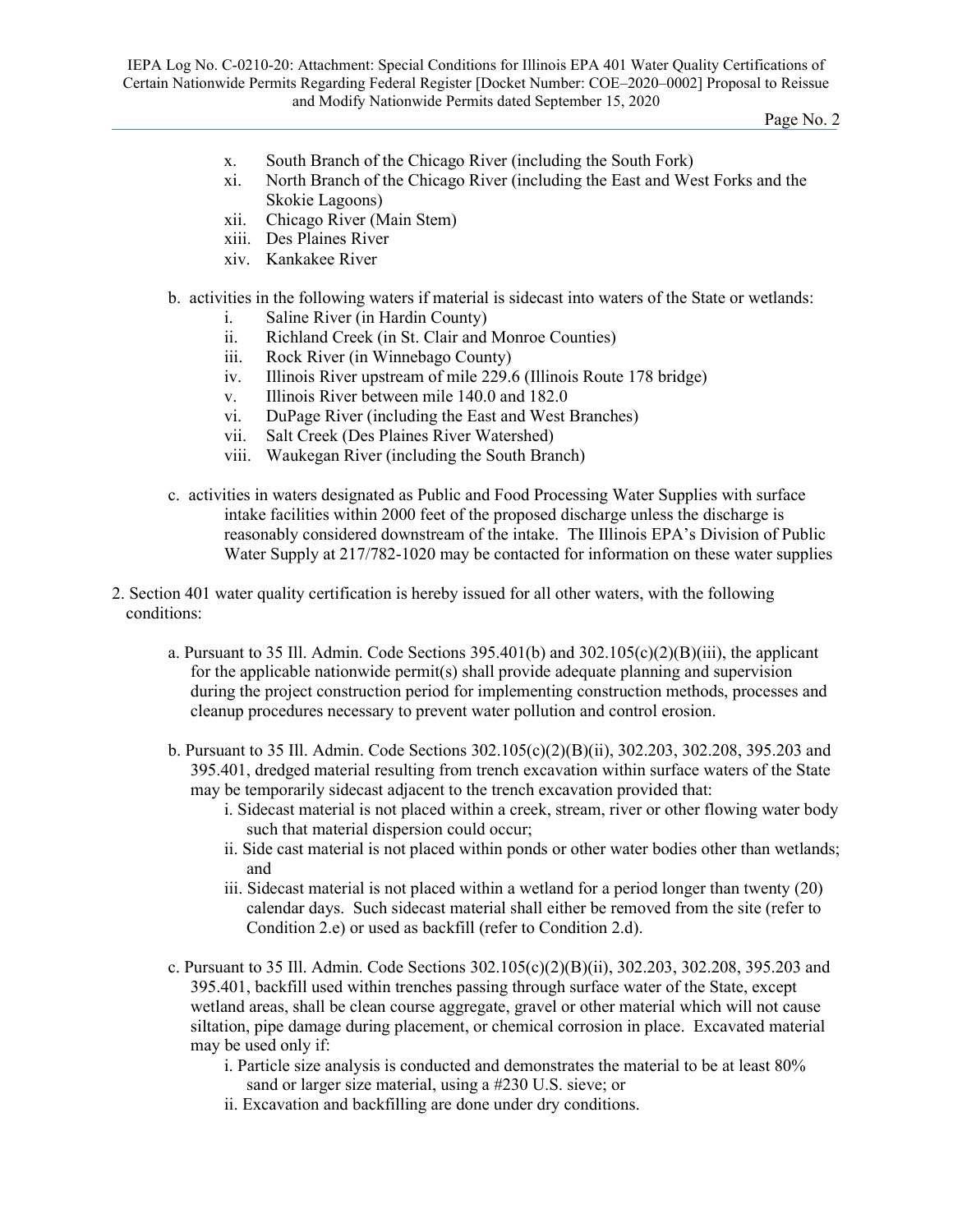- d. Pursuant to 35 Ill. Admin. Code Sections 302.105(c)(2)(B)(ii), 302.203, 302.208, 395.203 and 395.401, backfill used within trenches passing through wetland areas shall consist of clean material which will not cause siltation, pipe damage during placement, or chemical corrosion in place. Excavated material shall be used to the extent practicable, with the upper six (6) to twelve (12) inches backfilled with the topsoil obtained during trench excavation.
- e. Pursuant to 35 Ill. Admin. Code Sections 302.105(c)(2)(B)(ii), 302.203, 302.208, 395.203 and 395.401, all material excavated which is not being used as backfill as stipulated in Condition 2.d and 2.c shall be stored or disposed in self-contained areas with no discharge to waters of the State. Material shall be disposed of appropriately under the regulations at 35 Il. Adm. Code Subtitle G.
- f. Pursuant to 35 Ill. Admin. Code Sections 395.401(b), 302.203 and 302.208, the use of directional drilling to install utility pipelines below surface waters of the State is hereby certified provided that:
	- i. All pits and other construction necessary for the directional drilling process are located outside of surface waters of the State;
	- ii. All drilling fluids shall be adequately contained such that they cannot cause a discharge to surface waters of the State. Such fluids shall be treated as stipulated in Condition 2.F; and
	- iii. Erosion and sediment control is provided in accordance with Conditions 2.B, 2.G, and 2.H.
- g. Pursuant to 35 Ill. Admin. Code Sections 302.105(c)(2)(B)(iii), 302.203 and 395.401(b), permanent access roads shall be constructed of clean coarse aggregate or non-erodible nonearthen fill material that will not cause siltation. Material excavated or dredged from the surface water or wetland shall not be used to construct the access road in waters of the state. The applicant for Nationwide Permit 12 that constructs access roads shall maintain flow in creeks, streams and rivers by installing culverts, bridges or other such techniques.
- h. Pursuant to 35 Ill. Admin. Code Section 395.401(b) and 302.203, adjacent banks and slopes disturbed by construction shall be stabilized immediately following construction. The applicant shall undertake necessary measures and procedures to eliminate stormwater channelization via the utility route during and after construction. Interim measures to prevent erosion during construction shall be taken and may include the installation of sedimentation basins, check dams, straw bales and temporary mulching. All construction within the waterway shall be conducted during zero or low flow conditions.
- i. Pursuant to 35 Ill. Admin. Code Sections 395.401(b) and 302.203, asphalt, bituminous material and concrete with protruding material such as reinforcing bar or mesh shall not be 1) used for backfill, 2) placed on shorelines/stream banks, or 3) placed in waters of the State.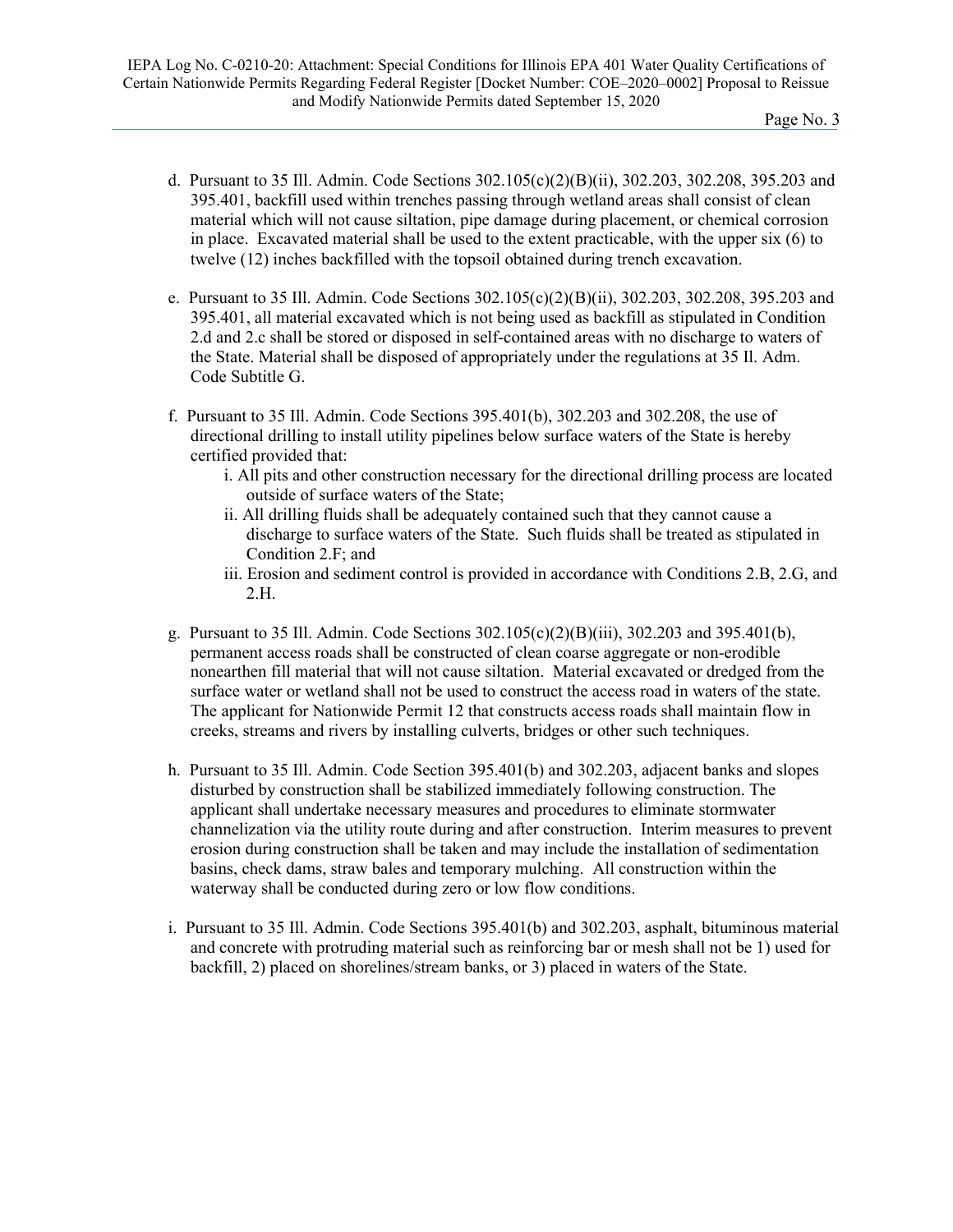# **ILLINOIS EPA WATER QUALITY CERTIFICATION SPECIAL CONDITIONS FOR NATIONWIDE PERMIT 13 Bank Stabilization**

- 1. Pursuant to 35 Ill. Admin. Code Section 395.401(a) and 302.105(c)(2)(B), case-specific (individual) 401 water quality certification from the Illinois EPA will be required for bank stabilization activities that will exceed 1000 linear feet.
- 2. Pursuant to 35 Ill. Admin. Code Sections 302.203 and 395.401(b), asphalt, bituminous material and concrete with protruding material such as reinforcing bars or mesh shall not be:
	- a. used for backfill;
	- b. placed on shorelines/streambanks; or
	- c. placed in waters of the State.
- 3. Pursuant to 35 Ill. Admin. Code Sections 302.203, 302.208, and 395.401(b), the applicant shall consider installing bioengineering practices in lieu of structural practices of bank stabilization to minimize impacts to the lake, pond, river or stream and enhance aquatic habitat. The applicant shall document the selection process for the bank stabilization technique(s) and the basis for the selection of the bank stabilization practices. Bioengineering techniques may include, but are not limited to:
	- a. adequately sized riprap or A-Jack structures keyed into the toe of the slope with native plantings on the banks above;
	- b. vegetated geogrids;
	- c. coconut fiber (coir) logs;
	- d. live, woody vegetative cuttings, fascines or stumps;
	- e. brush layering; and
	- f. soil lifts.

# **ILLINOIS EPA WATER QUALITY CERTIFICATION SPECIAL CONDITIONS FOR NATIONWIDE PERMIT 14 Linear Transportation Projects**

- 1. Pursuant to 35 Ill. Admin. Code Section 395.401(a), 302.105(a) and 302.105(c)(2)(B), case-specific (individual) 401 water quality certification from the Illinois EPA will be required for linear transportation activities that cause loss of greater than 500 linear feet of stream channel, as measured along the stream corridor.
- 2. Pursuant to 35 Ill. Admin. Code Section 395.401(a), 302.105(a) and 302.105(c)(2)(B), case-specific (individual) 401 water quality certification from the Illinois EPA will be required for linear transportation activities covered by this nationwide permit that include the temporary or permanent placement of steel or other painted structures within the waterbody as result of demolition work of previous structures.
- 3. Pursuant to 35 Ill. Admin. Code Section 395.401(a), 302.105(a) and 302.105(c)(2)(B), case-specific (individual) 401 water quality certification from the Illinois EPA will be required for new or expanded roadways that affect waterways which are designated by the State of Illinois as having water quality impairments caused by chloride. The most recent Illinois Integrated Water Quality Report and Section 303(d) List can be found at [https://www2.illinois.gov/epa/topics/water-quality/watershed](https://www2.illinois.gov/epa/topics/water-quality/watershed-management/tmdls/Pages/303d-list.aspx)[management/tmdls/Pages/303d-list.aspx](https://www2.illinois.gov/epa/topics/water-quality/watershed-management/tmdls/Pages/303d-list.aspx)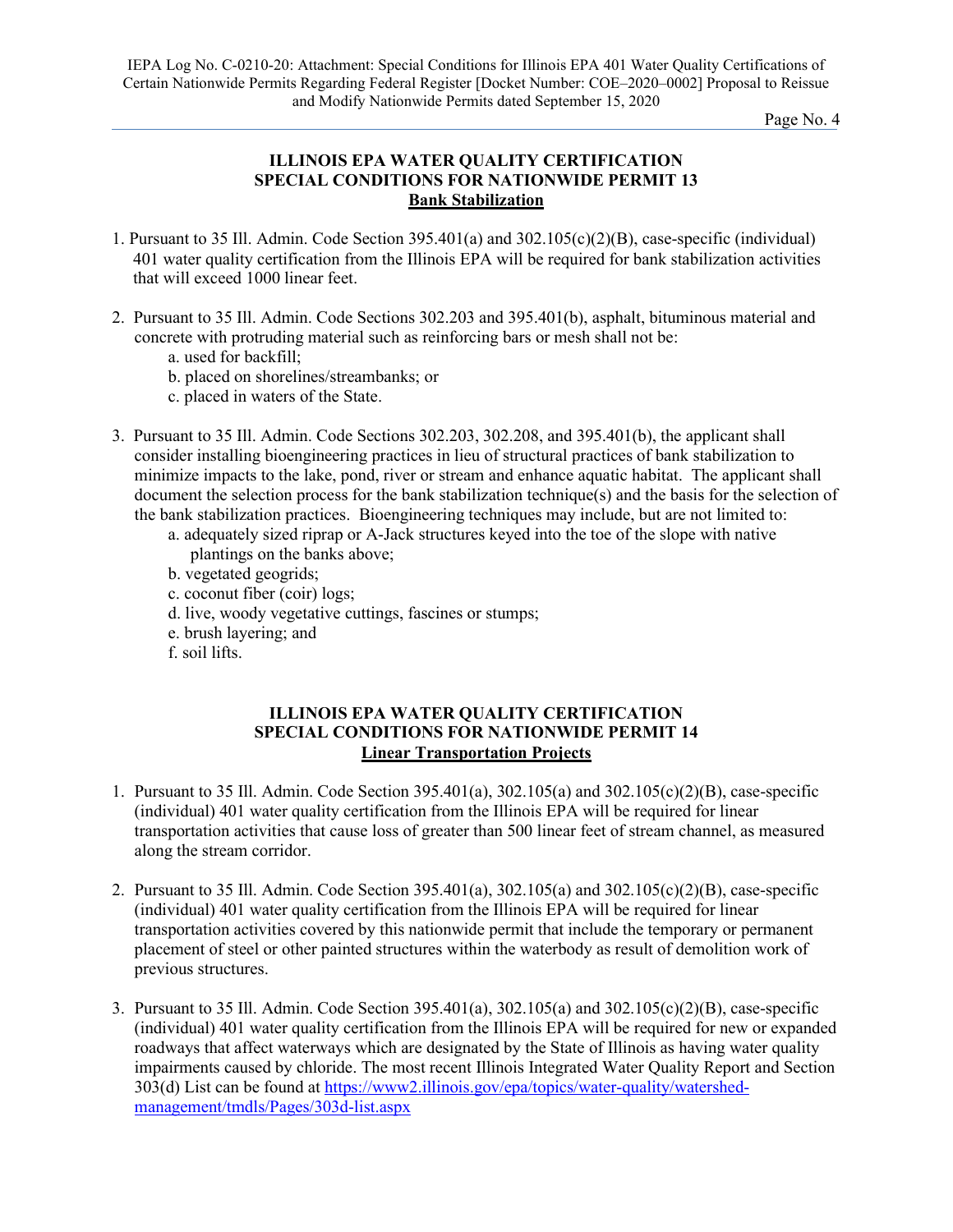4. Pursuant to 35 Ill. Admin. Code Sections 302.203 and 395.401(b), any relocated stream channel authorized under this nationwide permit shall be constructed under dry conditions and allowed to fully stabilize prior to the diversion of flow to prevent erosion and sedimentation.

#### **ILLINOIS EPA WATER QUALITY CERTIFICATION SPECIAL CONDITIONS FOR NATIONWIDE PERMIT 15 U.S. Coast Guard Approved Bridges**

- 1. Pursuant to 35 Ill. Admin. Code Section 395.401(a), 302.105(a) and 302.105(c)(2)(B), case-specific (individual) 401 water quality certification from the Illinois EPA will be required for linear transportation activities covered by this nationwide permit that include the temporary or permanent placement of steel or other painted structures within the waterbody as result of demolition work of previous structures.
- 2. Pursuant to 35 Ill. Admin. Code Section 395.401(a), 302.105(a) and 302.105(c)(2)(B), case-specific (individual) 401 water quality certification from the Illinois EPA will be required for new bridges (not replacing another) that affect waterways which are designated by the State of Illinois as having water quality impairments caused by chloride. The most recent Illinois Integrated Water Quality Report and Section 303(d) List can be found at [https://www2.illinois.gov/epa/topics/water-quality/watershed](https://www2.illinois.gov/epa/topics/water-quality/watershed-management/tmdls/Pages/303d-list.aspx)[management/tmdls/Pages/303d-list.aspx](https://www2.illinois.gov/epa/topics/water-quality/watershed-management/tmdls/Pages/303d-list.aspx)

# **ILLINOIS EPA WATER QUALITY CERTIFICATION SPECIAL CONDITIONS FOR NATIONWIDE PERMIT 16 Return Water from Upland Contained Disposal Areas**

1. Pursuant to the Illinois Environmental Protection Act Section 12(a) [415 ILCS 5/12(a)] and 35 Ill. Admin. Code Section 395.402(b)(2), applicants shall obtain a pollution control facility permit subject to 35 Ill. Admin. Code Subtitle C Part 309 Subpart B for construction and operation of the upland contained disposal area.

#### **ILLINOIS EPA WATER QUALITY CERTIFICATION SPECIAL CONDITIONS FOR NATIONWIDE PERMIT 17 Hydropower Projects**

1. Pursuant to 35 Ill. Admin. Code Sections 395.401(b), an individual Section 401 water quality certification will be required for any project that is not previously approved by a Section 401 water quality certification issued by the Illinois EPA for a Federal Energy Regulatory Commission license or permit.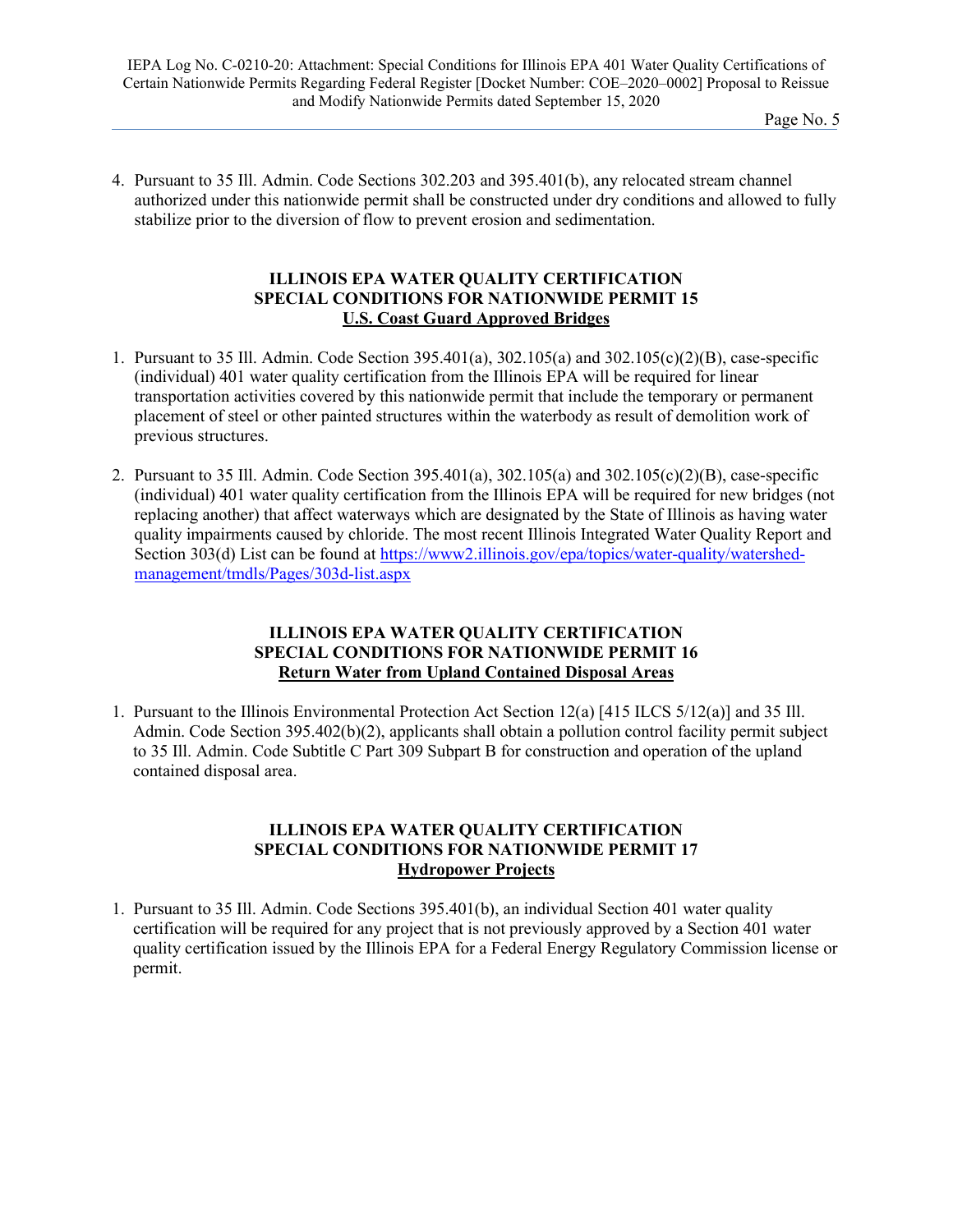# **ILLINOIS EPA WATER QUALITY CERTIFICATION SPECIAL CONDITIONS FOR NATIONWIDE PERMIT 23 Approved Categorical Exclusions**

- 1. Pursuant to 35 Ill. Admin. Code Section 395.401(a), 302.105(a) and 302.105(c)(2)(B), case-specific (individual) 401 water quality certification from the Illinois EPA will be required for activities covered by this nationwide permit that will cause the loss of aquatic resources which exceed the lessor of ½ acres or 300 linear feet of stream channel as measured along the stream corridor.
- 2. Pursuant to 35 Ill. Admin. Code Section 395.401(a), 302.105(a) and 302.105(c)(2)(B), case-specific (individual) 401 water quality certification from the Illinois EPA will be required for linear transportation activities covered by this nationwide permit which includes the temporary or permanent placement of painted steel or other painted structures within the waterbody as a result of related demolition work.

#### **ILLINOIS EPA WATER QUALITY CERTIFICATION SPECIAL CONDITIONS FOR NATIONWIDE PERMIT 27 Aquatic Habitat Restoration, Establishment, and Enhancement Activities**

1. Pursuant to the Illinois Environmental Protection Act Section 12(a)[415 ILCS 5/12(a)] and 35 Ill. Admin. Code Sections 395.401(a) and 395.401(b)(2), all activities conducted under this nationwide permit shall be in accordance with the provisions of 35 Ill. Adm. Code 405.108. Work in reclaimed surface coal mine areas are required to obtain prior authorization from the Illinois EPA for any activities that result in the use of acid-producing mine refuse.

#### **ILLINOIS EPA WATER QUALITY CERTIFICATION SPECIAL CONDITIONS FOR NATIONWIDE PERMIT 29 Residential Developments**

- 1. Pursuant to 35 Ill. Admin. Code Section 395.401(a), 302.105(a) and 302.105(c)(2)(B), case-specific (individual) 401 water quality certification from the Illinois EPA will be required for development activities covered by this nationwide permit that cause loss of greater than 300 linear feet of stream channel, as measured along the stream corridor.
- 2 Pursuant to 35 Ill. Admin. Code Sections 302.203 and 395.401(b), any relocated stream channel authorized under this nationwide permit shall be constructed under dry conditions and allowed to fully stabilize prior to the diversion of flow to prevent erosion and sedimentation.
- 3. Pursuant to 35 Ill. Admin. Code Section 395.402(b)(2), the applicant is advised that the following permit(s) must be obtained from the Illinois EPA: The applicant must obtain permits to construct sanitary sewers, water mains, and related facilities prior to construction.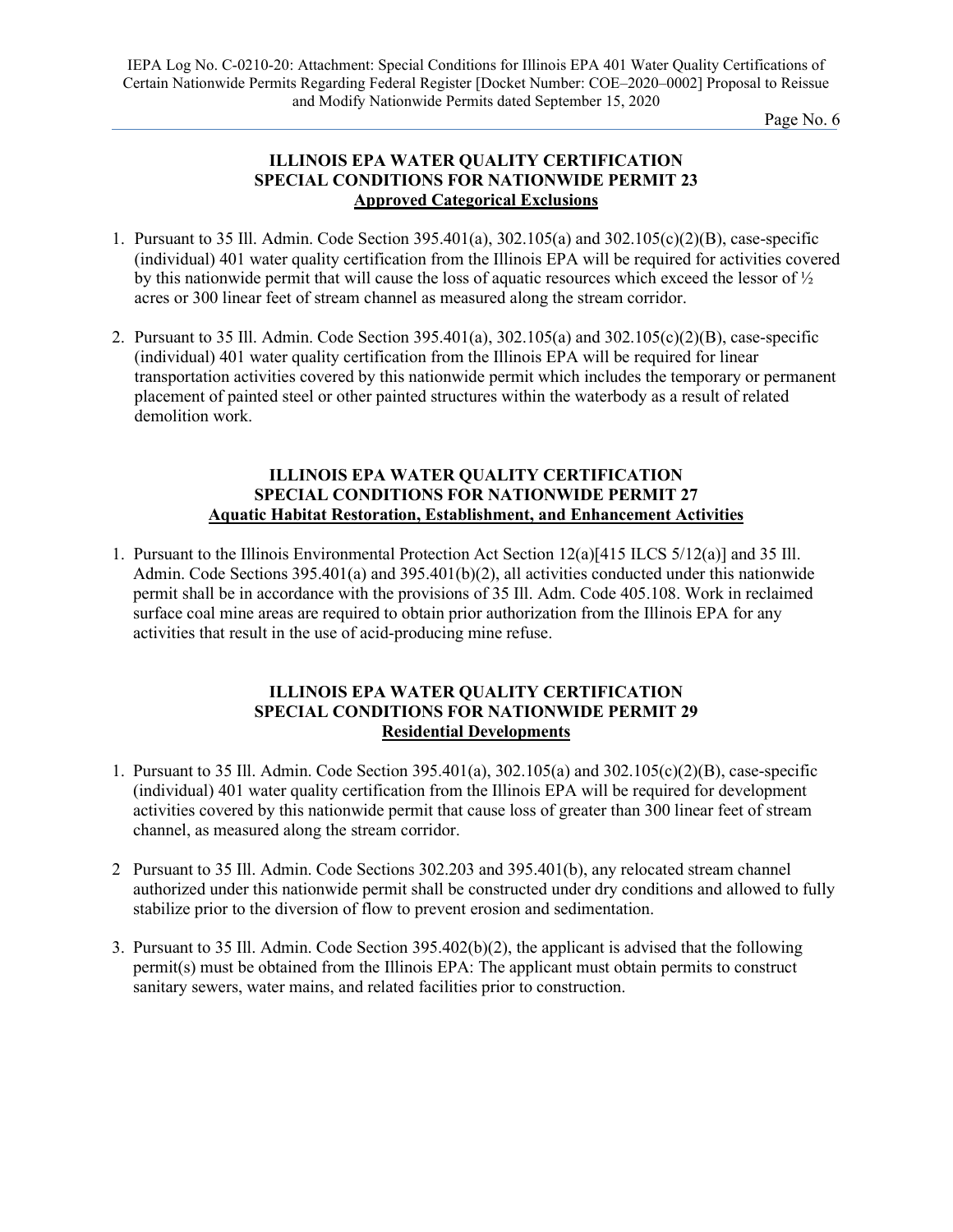# **ILLINOIS EPA WATER QUALITY CERTIFICATION SPECIAL CONDITIONS FOR NATIONWIDE PERMIT 32 Completed Enforcement Actions**

- 1. Pursuant to 35 Ill. Admin. Code Section 395.401(a) and 302.105(c)(2)(B), case-specific (individual) 401 water quality certification from the Illinois EPA will be required for activities covered by this nationwide permit that involve carbon recovery (coal mining or coal remining) or materials that may be considered "acid-producing material".
- 2. Pursuant to 35 Ill. Admin. Code Section 395.401(a) and 302.105(c)(2)(B), case-specific (individual) 401 water quality certification from the Illinois EPA will be required for activities covered by this nationwide permit that include proposed (yet to be undertaken) loss of aquatic resources which exceed the lessor of  $\frac{1}{2}$  acres or 300 linear feet of stream channel as measured along the stream corridor.

# **ILLINOIS EPA WATER QUALITY CERTIFICATION SPECIAL CONDITIONS FOR NATIONWIDE PERMIT 37 Emergency Watershed Protection and Rehabilitation**

1. Pursuant to 35 Ill. Admin. Code Section 395.401(a), 302.105(a) and 302.105(c)(2)(B), case-specific (individual) 401 water quality certification from the Illinois EPA will be required for activities covered by this nationwide permit that will cause the loss of aquatic resources which exceed the lessor of ½ acres or 300 linear feet of stream channel as measured along the stream corridor.

# **ILLINOIS EPA WATER QUALITY CERTIFICATION SPECIAL CONDITIONS FOR NATIONWIDE PERMIT 38 Cleanup of Hazardous and Toxic Waste**

- 1. Pursuant to 35 Ill. Admin. Code Section 395.401(b), a case-specific (individual) Section 401 water quality certification will be required for activities covered by this nationwide permit that do not require or will not receive authorization or approval from the Illinois EPA, Bureau of Land (BOL).
- 2. Pursuant to 35 Ill. Admin. Code Section 395.401(b), the applicant shall notify the Illinois EPA, Bureau of Water, Permit Section, of the specific activity. This notification shall include information concerning the orders and approvals that have been or will be obtained from the BOL, for all cleanup activities under BOL jurisdiction or for which authorization or approval is sought from BOL for no further remedial action.

#### **ILLINOIS EPA WATER QUALITY CERTIFICATION SPECIAL CONDITIONS FOR NATIONWIDE PERMIT 39 Commercial and Institutional Developments**

1. Pursuant to 35 Ill. Admin. Code Section 395.401(a), 302.105(a) and 302.105(c)(2)(B), case-specific (individual) 401 water quality certification from the Illinois EPA will be required for development activities covered by this nationwide permit that cause loss of greater than 300 linear feet of stream channel, as measured along the stream corridor.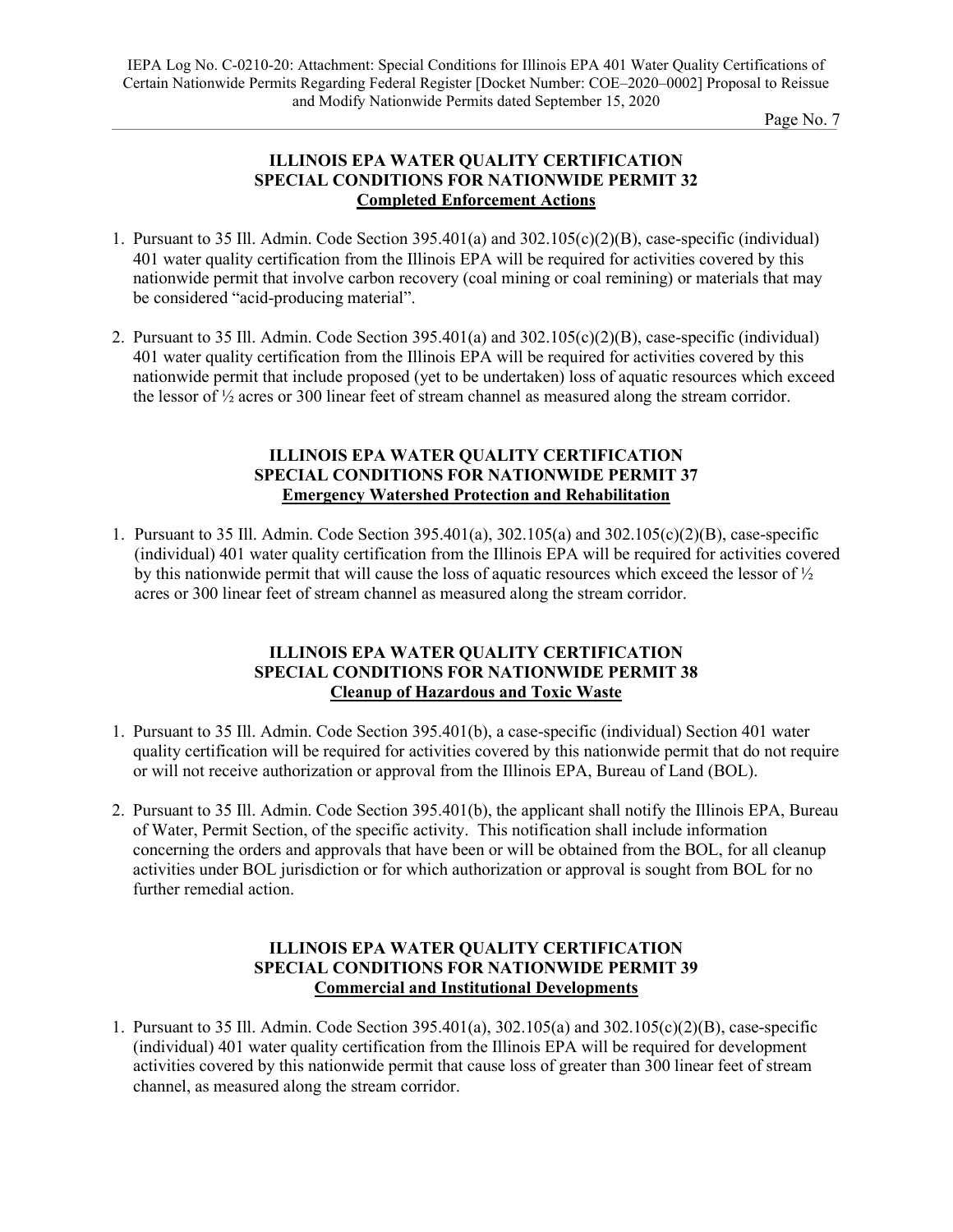- 2. Pursuant to 35 Ill. Admin. Code Section 395.402(b)(2), the applicant is advised that the following permit(s) must be obtained from the Illinois EPA: The applicant must obtain permits to construct sanitary sewers, water mains, water treatment plants, wastewater treatment plants and related facilities prior to construction.
- 3. Pursuant to 35 Ill. Admin. Code Sections 302.203 and 395.401(b), any relocated stream channel authorized under this nationwide permit shall be constructed under dry conditions and allowed to fully stabilize prior to the diversion of flow to prevent erosion and sedimentation.
- 4. Pursuant to 35 Ill. Admin. Code Sections 302.105(c)(2)(B)(ii), 302.203, and 395.401(b), for construction of oil and gas wells, the impacted waters of the State shall be restored to pre-construction conditions within six months after construction is started. For purposes of this condition, restoration includes stabilization and seeding or planting of vegetation on the disturbed areas that were vegetated prior to construction.

# **ILLINOIS EPA WATER QUALITY CERTIFICATION SPECIAL CONDITIONS FOR NATIONWIDE PERMIT 40 Agricultural Activities**

- 1. Pursuant to 35 Ill. Admin. Code Section 395.401(a), 302.105(a) and 302.105(c)(2)(B), case-specific (individual) 401 water quality certification from the Illinois EPA will be required for activities covered by this nationwide permit that cause loss of greater than 300 linear feet of stream channel, as measured along the stream corridor.
- 2. Pursuant to 35 Ill. Admin. Code Sections 302.203 and 395.401(b), any relocated stream channel authorized under this nationwide permit shall be constructed under dry conditions and allowed to fully stabilize prior to the diversion of flow to prevent erosion and sedimentation.

# **ILLINOIS EPA WATER QUALITY CERTIFICATION SPECIAL CONDITIONS FOR NATIONWIDE PERMIT 42 Recreational Facilities**

- 1. Pursuant to 35 Ill. Admin. Code Section 395.401(a), 302.105(a) and 302.105(c)(2)(B), case-specific (individual) 401 water quality certification from the Illinois EPA will be required for development activities covered by this nationwide permit that cause loss of greater than 300 linear feet of stream channel, as measured along the stream corridor.
- 2 Pursuant to 35 Ill. Admin. Code Sections 302.203 and 395.401(b), any relocated stream channel authorized under this nationwide permit shall be constructed under dry conditions and allowed to fully stabilize prior to the diversion of flow to prevent erosion and sedimentation.
- 3. Pursuant to 35 Ill. Admin. Code Section 395.402(b)(2), the applicant is advised that the following permit(s) must be obtained from the Illinois EPA: The applicant must obtain permits to construct sanitary sewers, water mains, and related facilities prior to construction.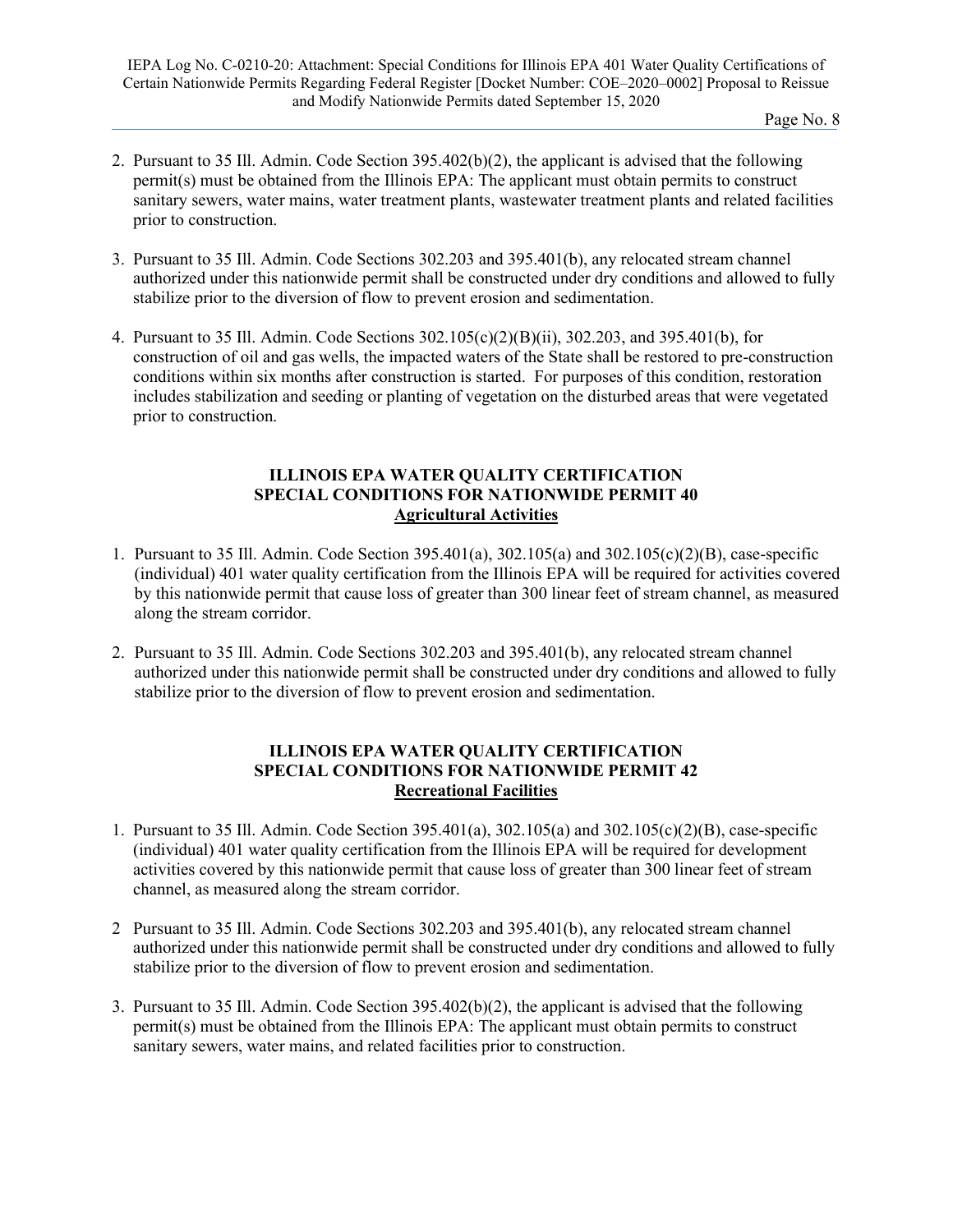IEPA Log No. C-0210-20: Attachment: Special Conditions for Illinois EPA 401 Water Quality Certifications of Certain Nationwide Permits Regarding Federal Register [Docket Number: COE–2020–0002] Proposal to Reissue and Modify Nationwide Permits dated September 15, 2020

Page No. 9

# **ILLINOIS EPA WATER QUALITY CERTIFICATION SPECIAL CONDITIONS FOR NATIONWIDE PERMIT 43 Stormwater Management Facilities**

- 1. Pursuant to 35 Ill. Admin. Code Sections 302.203 and 395.401(b), the Agency hereby issues Section 401 water quality certification of Nationwide Permit 43 exclusively for the construction and maintenance of pollutant reduction green infrastructure features designed to reduce inputs of sediments, nutrients, and other pollutants into waters to meet reduction targets established under Total Daily Maximum Loads set under the Clean Water Act. All other activities authorized under this Nationwide Permit are denied Section 401 water quality certification. For purposes of this water quality certification green infrastructure means wet weather management approaches and technologies that utilize, enhance or mimic the natural hydrologic cycle processes of infiltration, evapotranspiration and reuse. Green infrastructure approaches currently in use include green roofs, trees and tree boxes, rain gardens, vegetated swales, pocket wetlands, infiltration planters, porous and permeable pavements, porous piping systems, dry wells, vegetated median strips, reforestation/revegetation, rain barrels and cisterns and protection and enhancement of riparian buffers and floodplains. Material excavated, dredged or produced from the maintenance of green infrastructure features shall not be discharged to waters of the State.
- 2. Pursuant to 35 Ill. Admin. Code Section 395.401(a), 302.105(a) and 302.105(c)(2)(B), case-specific (individual) 401 water quality certification from the Illinois EPA will be required for development activities covered by this nationwide permit that cause loss of greater than 300 linear feet of stream channel, as measured along the stream corridor.
- 3 Pursuant to 35 Ill. Admin. Code Sections 302.203 and 395.401(b), any relocated stream channel authorized under this nationwide permit shall be constructed under dry conditions and allowed to fully stabilize prior to the diversion of flow to prevent erosion and sedimentation.
- 4. Pursuant to 35 Ill. Admin. Code Section 395.402(b)(2), the applicant is advised that the following permit(s) must be obtained from the Illinois EPA: The applicant must obtain permits to construct sanitary sewers, water mains, and related facilities prior to construction.

#### **ILLINOIS EPA WATER QUALITY CERTIFICATION REGIONAL CONDITIONS FOR NATIONWIDE PERMIT 51 Land-Based Renewable Energy Generation Facilities**

- 1. Pursuant to 35 Ill. Admin. Code Section 395.401(a), 302.105(a) and 302.105(c)(2)(B), case-specific (individual) 401 water quality certification from the Illinois EPA will be required for activities covered by this nationwide permit that cause loss of greater than 300 linear feet of stream channel, as measured along the stream corridor.
- 2. Pursuant to 35 Ill. Admin. Code Sections 302.203 and 395.401(b), any relocated stream channel authorized under this nationwide permit shall be constructed under dry conditions and allowed to fully stabilize prior to the diversion of flow to prevent erosion and sedimentation.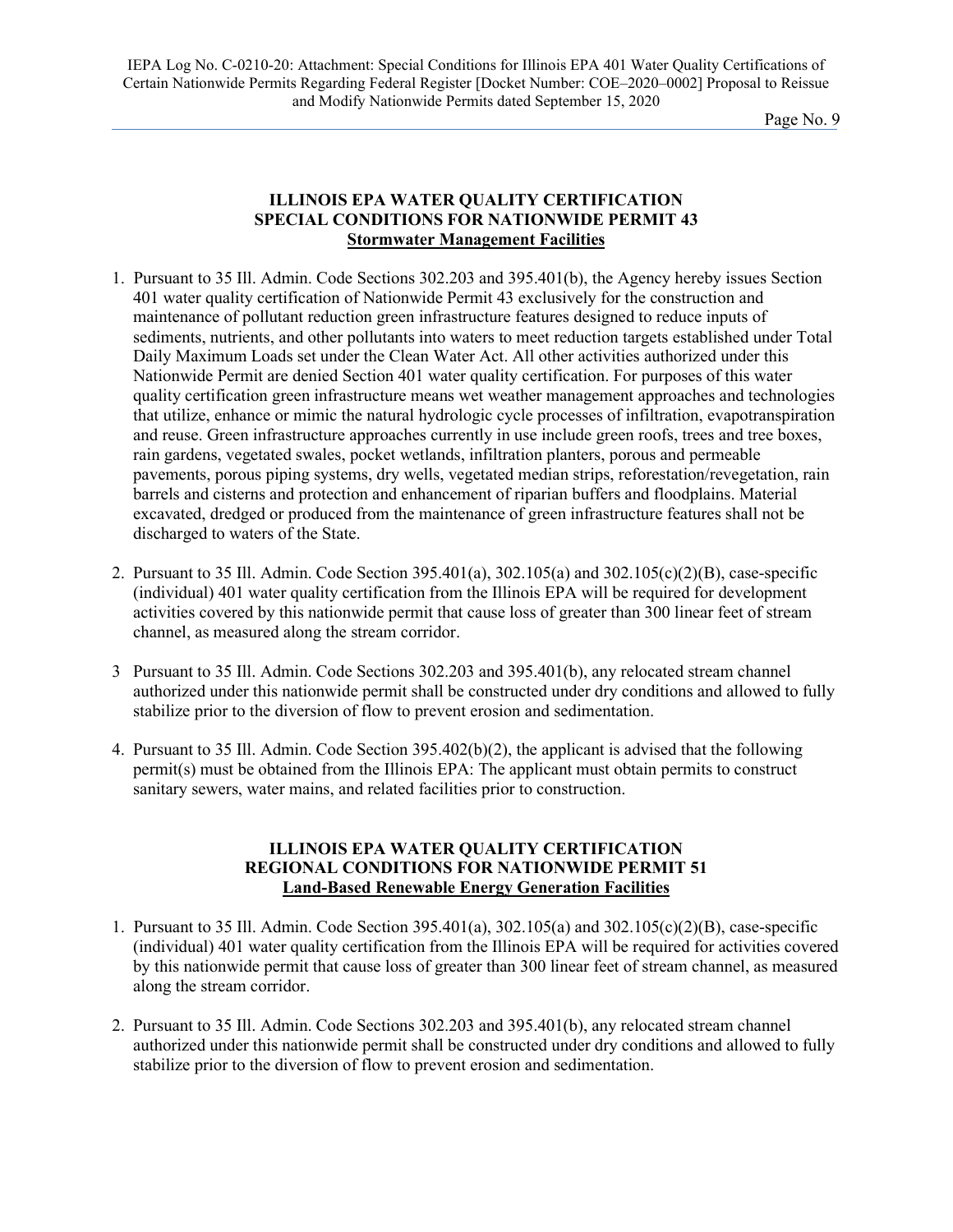# **ILLINOIS EPA WATER QUALITY CERTIFICATION SPECIAL CONDITIONS FOR NATIONWIDE PERMIT 52 Water-Based Renewable Energy Generation Pilot Projects**

- 1. Pursuant to 35 Ill. Admin. Code Section 395.401(a), 302.105(a) and 302.105(c)(2)(B), case-specific (individual) 401 water quality certification from the Illinois EPA will be required for activities covered by this nationwide permit that cause loss of greater than 300 linear feet of stream channel, as measured along the stream corridor.
- 2. Pursuant to 35 Ill. Admin. Code Section 395.401(b), an individual Section 401 water quality certification will be required for any hydrokinetic project that is not previously approved by a Section 401 water quality certification issued by the Illinois EPA for a Federal Energy Regulatory Commission license or permit.

# **ILLINOIS EPA WATER QUALITY CERTIFICATION REGIONAL CONDITIONS FOR NATIONWIDE PERMIT 53 Removal of Low-Head Dams**

- 1. Pursuant to 35 Ill. Admin. Code Sections 302.203, 395.205 and 395.401(b), the applicant shall implement the following Best Management Practices and Material Testing:
	- a. Sediments and river bottom material are excavated and removed to upland areas to minimize sediment transport downstream, minimize downcutting and protect water quality; or
	- b. measures shall be implemented to minimize sediment transport downstream; or
	- c. the sediments and river bottom materials that will be transported downstream are determined to have less than 20 percent passing a #230 U.S. Sieve based on representative sampling and analysis of the sediments and river bottom materials; or
	- d. a combination of the above practices to protect water quality; and
	- e. sediments and river bottom materials shall not be pollutional if released to downstream waters.
- 2. Pursuant to 35 Ill. Admin. Code Sections 302.105(c)(2)(B)(ii), 302.203, and 395.401(b), Best Management Practices shall be implemented to minimize sediment transport downstream, minimize downcutting of sediment and river bottom materials and protect water quality.
- 3. Pursuant to 35 Ill. Admin. Code Section 395.401(a), the applicant shall notify downstream surface water supplies of the proposed dam removal. The applicant shall implement practices to prevent interference with Public and Food Processing Water Supply intakes. The Illinois EPA's Division of Public Water Supply may be contacted at 217/782-1020 for information on the Public and Food Processing Water Supplies.
- 4. Pursuant to 35 Ill. Admin. Code Sections 302.203, 395.401(b) and 395.402(b)(2), any spoil material excavated, dredged or otherwise produced during dam removal activities must not be returned to the waterway but must be deposited in a self-contained area in compliance with all state statutes, regulations and permit requirements with no discharge to waters of the State unless a permit has been issued by this Agency.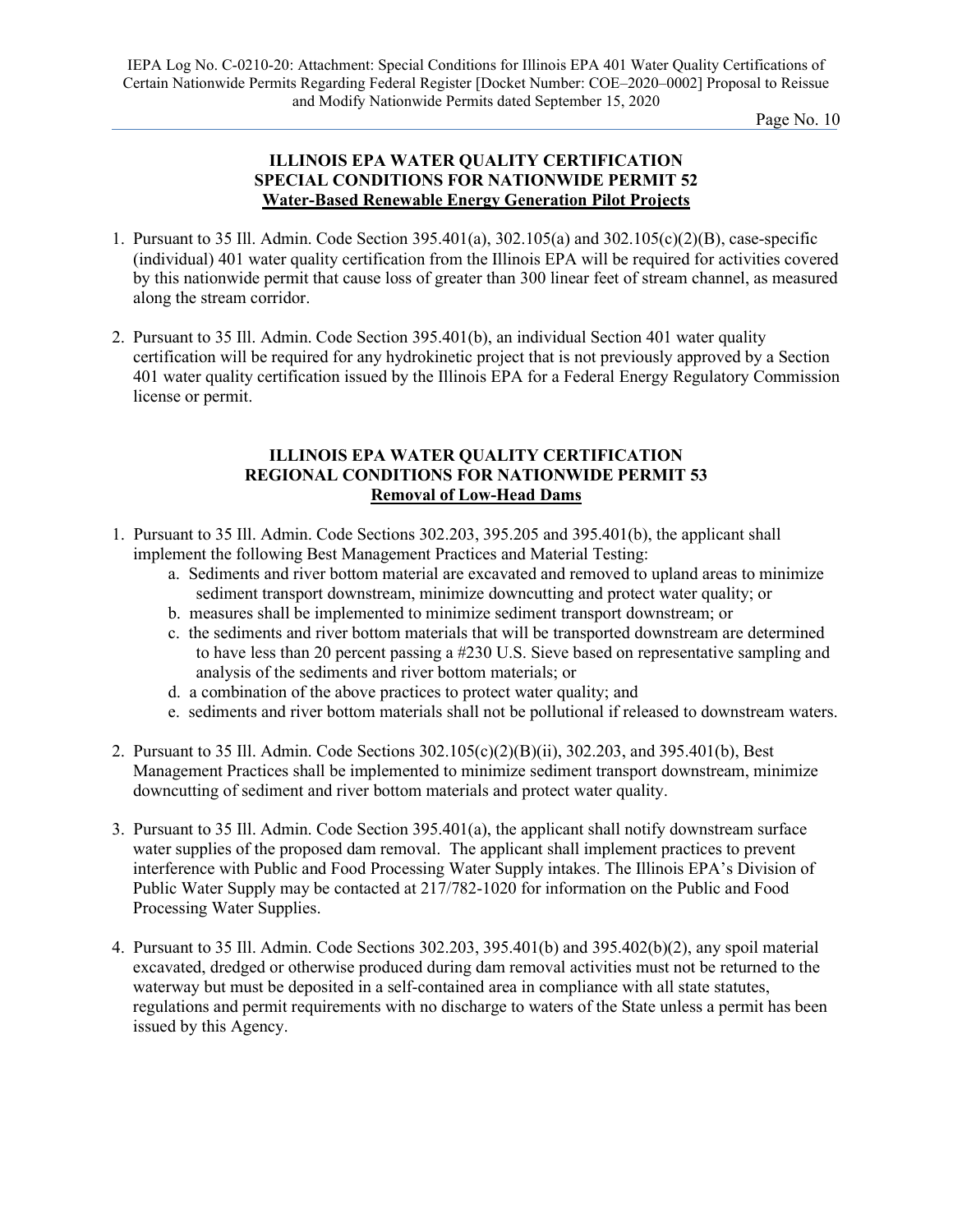# **ILLINOIS EPA WATER QUALITY CERTIFICATION SPECIAL CONDITIONS FOR NATIONWIDE PERMIT 54 Living Shorelines**

1. Pursuant to 35 Ill. Admin. Code Section 395.401(a), an individual Section 401 water quality certification shall be required for any project that exceeds 1000 feet as measured along the bank or when the District Engineer waives the limitation of 30 feet as measured from the mean high water line.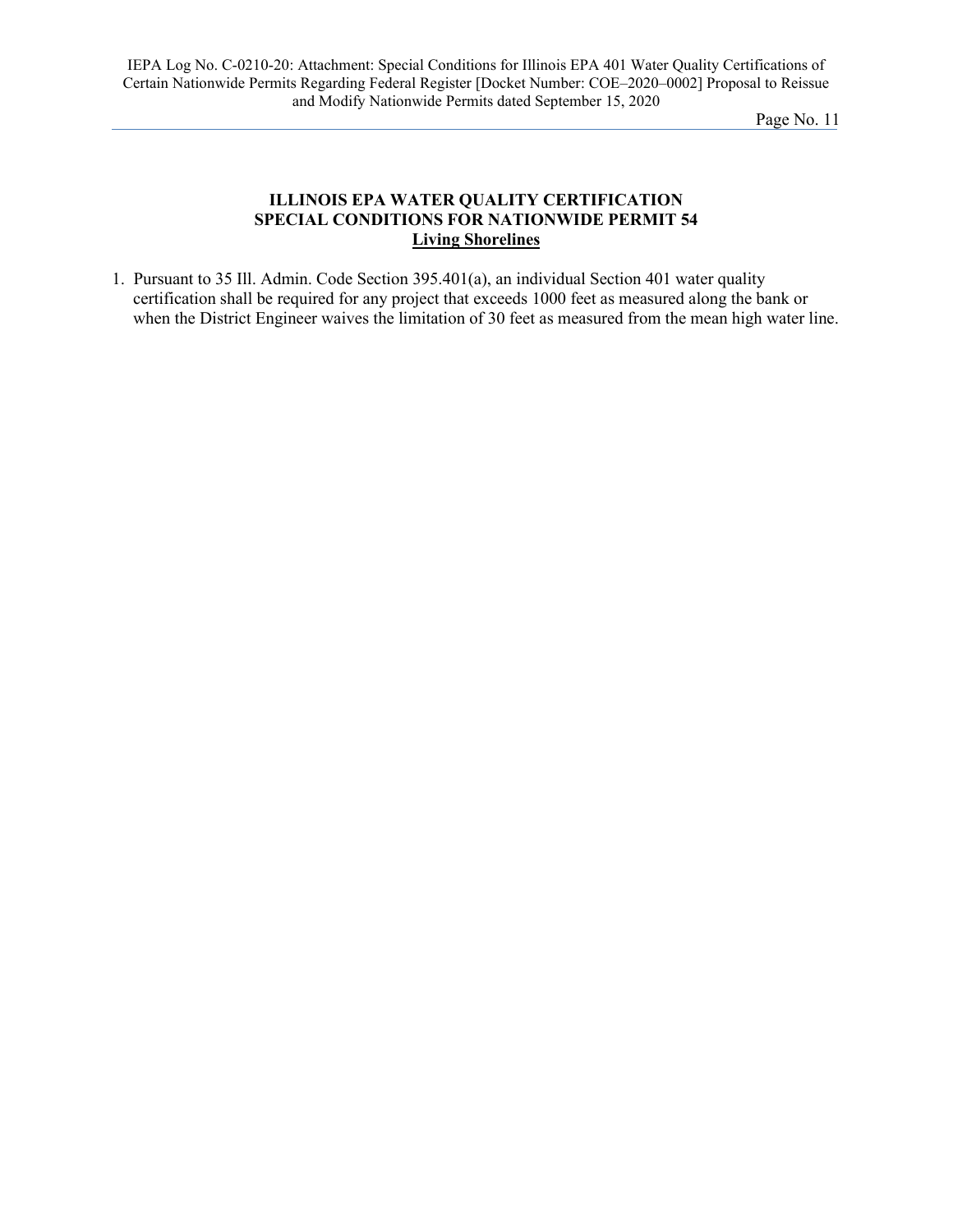<sup>1</sup>This table is intended to provide general information on the 2021 and 2017 nationwide permits. The 2021 nationwide permits, in which 12 existing nationwide permits have been reissued and 4 new nationwide permits have be the general conditions and definitions, have been submitted to the Federal Register for publication. The final rule for the 2021 nationwide permits includes revised general conditions and definitions. The 12 finalized 2021 Register on January 13, 2021 and replace 12 of the existing 2017 NWPs. Those NWPs are indicated by "2021" in the "Published Year" Column. Forty of the 2017 nationwide permits continue to be in effect until they are replace the 2017 nationwide permits and their general conditions were published in the January 6, 2017, issue of the Federal Register (82 FR 1860).

# **Summary of the 2021 and 2017 Nationwide Permits for Chicago District1 – Strikethrough permits are revoked within Illinois**

| <b>Other Information</b>                                                                                                                                                                                                                                          |
|-------------------------------------------------------------------------------------------------------------------------------------------------------------------------------------------------------------------------------------------------------------------|
|                                                                                                                                                                                                                                                                   |
|                                                                                                                                                                                                                                                                   |
|                                                                                                                                                                                                                                                                   |
| Does not authorize: maintenance dredging for the primary purpose of<br>navigation; beach restoration; or new stream channelization or stream<br>relocation projects. Limits stream channel modification to the minimum<br>necessary for the maintenance activity. |
|                                                                                                                                                                                                                                                                   |
|                                                                                                                                                                                                                                                                   |
|                                                                                                                                                                                                                                                                   |
|                                                                                                                                                                                                                                                                   |

Ist be removed in their entirety and the affected areas truction elevations

impoundments or artificial reefs. Does not authorize s or clam racks.

sociated structures or fills be removed upon completion of to pre-construction elevations to maximum extent

| <b>Nationwide Permit</b>                                                                                                                                                                        | <b>Published</b><br>Year | <b>Statutory</b><br><b>Authority</b> | <b>Limits</b>                                                                                                                        | <b>Pre-Construction</b><br><b>Notification</b><br>(PCN) Threshold | <b>Delineation</b><br><b>Required?</b> | 401 Water<br>Quality<br><b>Certification</b> | Applicable<br><b>Waters</b>     | <b>Other Information</b>                                                                                                                                               |
|-------------------------------------------------------------------------------------------------------------------------------------------------------------------------------------------------|--------------------------|--------------------------------------|--------------------------------------------------------------------------------------------------------------------------------------|-------------------------------------------------------------------|----------------------------------------|----------------------------------------------|---------------------------------|------------------------------------------------------------------------------------------------------------------------------------------------------------------------|
| <b>NWP</b> 1 Aids to Navigation                                                                                                                                                                 | 2017                     | 10                                   | None                                                                                                                                 | PCN not required                                                  | $N_{\theta}$                           | N/A                                          | Navigable waters<br>of the U.S. |                                                                                                                                                                        |
| <b>NWP</b> $2$ – Structures in Artificial<br>Canals                                                                                                                                             | 2017                     | 10                                   | None                                                                                                                                 | PCN not required                                                  | N <sub>o</sub>                         | N/A                                          | Navigable waters<br>of the U.S. |                                                                                                                                                                        |
| <b>NWP 3 - Maintenance</b>                                                                                                                                                                      | 2017                     | 10/404                               |                                                                                                                                      |                                                                   |                                        | <b>Issued with</b><br>Special<br>Conditions  |                                 |                                                                                                                                                                        |
| (a) Repair, rehabilitation, or<br>replacements of previously<br>authorized, currently serviceable<br>structures or fills                                                                        |                          |                                      | Authorizes<br>only minor<br>deviations<br>for<br>maintenance                                                                         | PCN not required                                                  | $N_{\theta}$                           |                                              | All waters of the<br>U.S.       | Does not authorize: maintenance dredg<br>navigation; beach restoration; or new s<br>relocation projects. Limits stream chan<br>necessary for the maintenance activity. |
| (b) Discharges associated with<br>removal of accumulated sediments<br>and debris in the vicinity of<br>existing structures, including intake<br>and outfall structures and<br>associated canals |                          |                                      | $200$ feet<br>from<br>structure;<br>minimum<br>necessary to<br>restore<br>eapacity<br>intake or<br>outfall or<br>associated<br>eanal | All activities                                                    | Yes                                    |                                              | All waters of the<br>U.S.       |                                                                                                                                                                        |
| (e) Temporary structures, fills, and<br>work necessary to conduct<br>maintenance activity                                                                                                       |                          |                                      |                                                                                                                                      | PCN not required                                                  | $N_{\theta}$                           |                                              | All waters of the<br>U.S.       | Temporary fills must be removed in the<br>returned to preconstruction elevations                                                                                       |
| <b>NWP</b> $4 - Fish$ and Wildlife<br>Harvesting, Enhancement, and<br><b>Attraction Devices and Activities</b>                                                                                  | 2017                     | 10/404                               | None                                                                                                                                 | PCN not required                                                  | N <sub>o</sub>                         | Issued                                       | All waters of the<br>U.S.       | Does not authorize impoundments or a<br>covered oyster trays or clam racks.                                                                                            |
| <b>NWP</b> $5 -$ Scientific Measurement<br>Devices                                                                                                                                              | 2017                     | 10/404                               |                                                                                                                                      | PCN not required                                                  | no                                     | Issued                                       | All waters of the<br>U.S.       | Devices and any associated structures<br>the use and restored to pre-construction<br>practicable.                                                                      |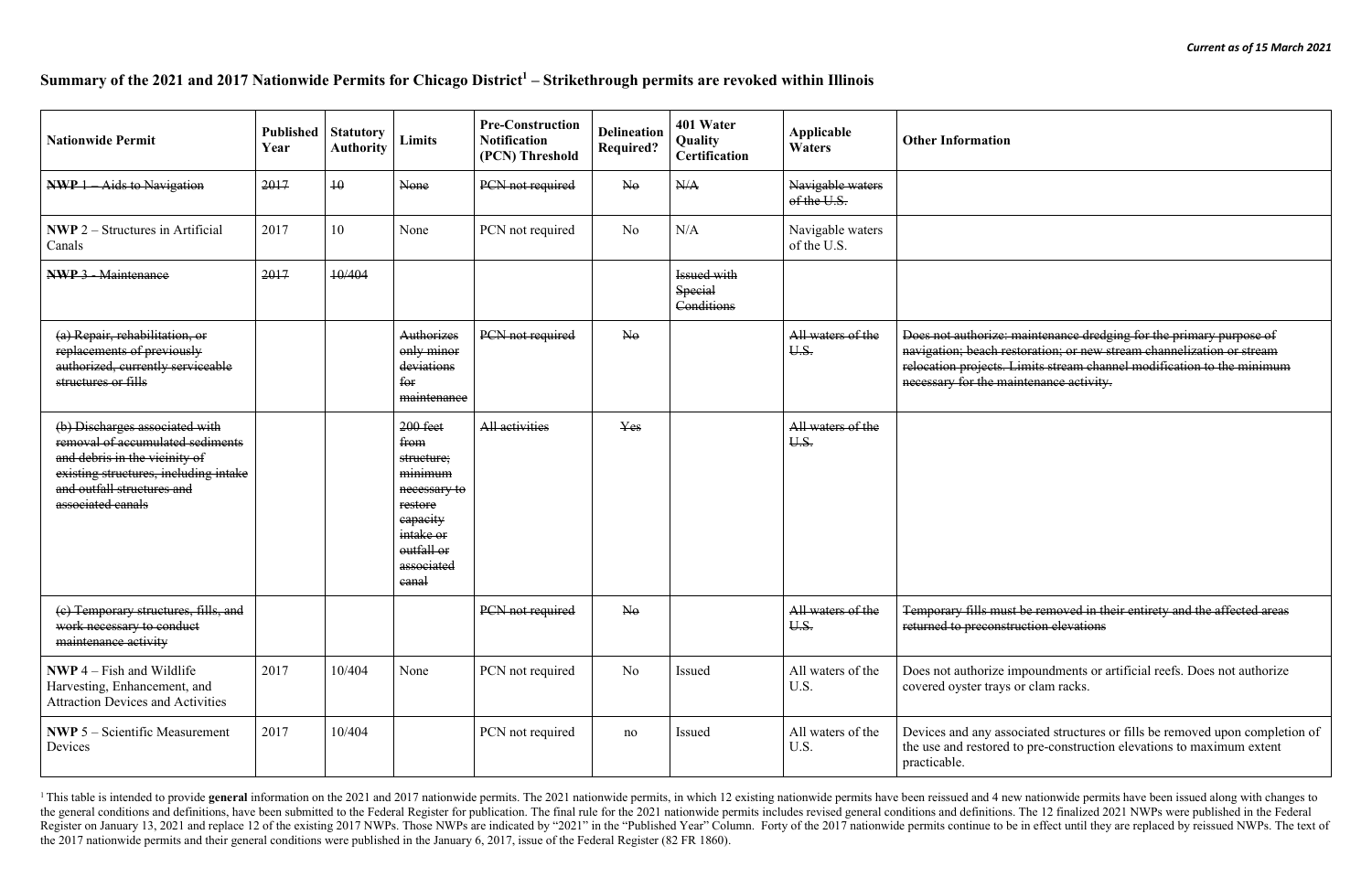fills for roads. Does not authorize permanent structures. Does not authorize fill associated with recovery of historic properties. Backfilling of exploratory trenches must not drain a water of the U.S.

ply with National Pollutant Discharge Elimination System

Limited to facilities in areas leased by the Bureau of Ocean Energy Management of the Department of the Interior.

> es, buoys, and other devices placed in anchorage or fleeting or those purposes

single boat mooring buoys

removed within 30 days after use discontinued.

ust be removed in their entirety and the affected areas struction elevations.

to pre-construction contours.

| <b>Nationwide Permit</b>                                                   | Published<br>Year | <b>Statutory</b><br><b>Authority</b> | <b>Limits</b>      | <b>Pre-Construction</b><br><b>Notification</b><br>(PCN) Threshold                                                                                                                                     | <b>Delineation</b><br><b>Required?</b> | 401 Water<br>Quality<br>Certification | Applicable<br><b>Waters</b>                                                                  | <b>Other Information</b>                                             |
|----------------------------------------------------------------------------|-------------------|--------------------------------------|--------------------|-------------------------------------------------------------------------------------------------------------------------------------------------------------------------------------------------------|----------------------------------------|---------------------------------------|----------------------------------------------------------------------------------------------|----------------------------------------------------------------------|
| <b>NWP</b> $6 -$ Survey Activities                                         | 2017              | 10/404                               |                    | PCN not required                                                                                                                                                                                      | N <sub>o</sub>                         | Issued with<br>Special<br>Conditions  | All waters of the<br>U.S.                                                                    | Does not authorize t<br>Does not authorize t<br>Backfilling of explo |
| <b>NWP 7</b> Outfall Structures and<br><b>Associated Intake Structures</b> | 2017              | 10/404                               | None               | All activities                                                                                                                                                                                        | Yes                                    | <b>Issued</b>                         | All waters of the<br>U.S.                                                                    | Activity must comp<br>Program.                                       |
| <b>NWP</b> $8 - Oil$ and Gas Structure on<br>the Outer continental Shelf   | 2017              | 10                                   | None               | All activities                                                                                                                                                                                        | N <sub>o</sub>                         | N/A                                   | Navigable waters<br>of the U.S.                                                              | Limited to facilities<br>Management of the                           |
| <b>NWP</b> 9 – Structures in Fleeting and<br>Anchorage Areas               | 2017              | 10                                   | None               | PCN not required                                                                                                                                                                                      | N <sub>o</sub>                         | N/A                                   | Navigable waters<br>of the U.S.                                                              | Applies to structure<br>areas established for                        |
| <b>NWP 10 Mooring Buoys</b>                                                | 2017              | $\overline{10}$                      | None               | PCN not required                                                                                                                                                                                      | N <sub>0</sub>                         | N/A                                   | Navigable waters<br>of the U.S.                                                              | Non-commercial, si                                                   |
| <b>NWP 11</b> Temporary Recreational<br><b>Structures</b>                  | 2017              | $\overline{10}$                      | None               | PCN not required                                                                                                                                                                                      | $\overline{\text{Ne}}$                 | N/A                                   | Navigable waters<br>of the U.S.                                                              | Structures must be r                                                 |
| <b>NWP</b> 12 – Oil or Natural Gas<br>Pipeline Activities                  | 2021              | 10/404                               | $\frac{1}{2}$ Acre | A section 10<br>permit is<br>required<br>Discharges<br>$\bullet$<br>that result in<br>the loss of<br>$>1/10$ -acre<br>New oil or<br>natural gas<br>pipeline<br>greater than<br>250 miles in<br>length | Yes, if PCN<br>required                | Issued with<br>Special<br>Conditions  | See text of NWP                                                                              | Temporary fills mus<br>returned to preconst                          |
| Oil or natural gas pipelines                                               |                   |                                      |                    |                                                                                                                                                                                                       |                                        |                                       | All waters of the<br>U.S., including<br>navigable waters                                     | Must restore area to                                                 |
| Oil or natural gas pipeline<br>substations                                 |                   |                                      |                    |                                                                                                                                                                                                       |                                        |                                       | Non-tidal waters<br>of the U.S., except<br>non-tidal wetlands<br>adjacent to tidal<br>waters |                                                                      |
| Foundations for above-ground oil<br>or natural gas pipelines               |                   |                                      |                    |                                                                                                                                                                                                       |                                        |                                       | All waters of the<br>U.S.                                                                    |                                                                      |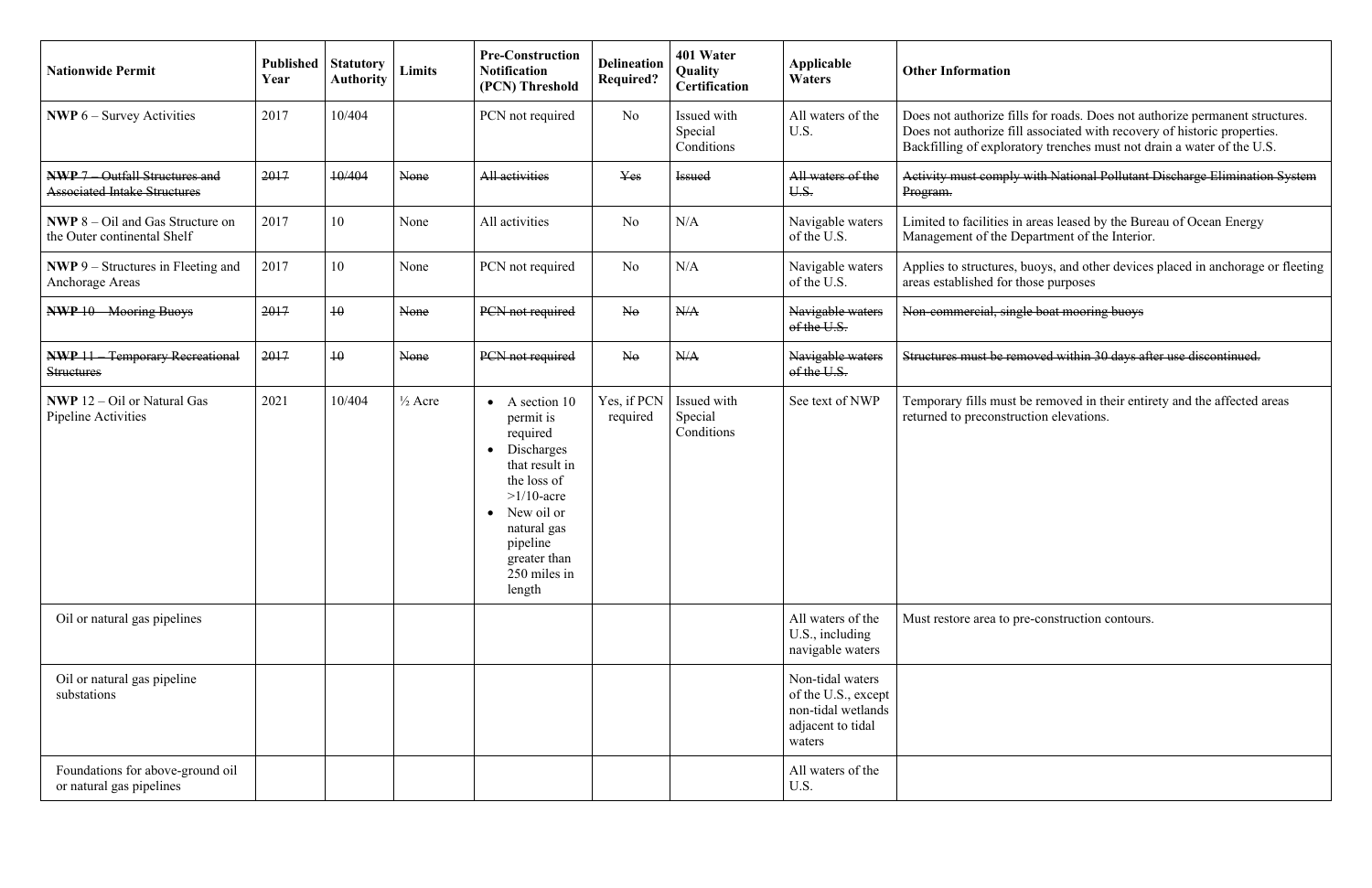Temporary fills must be removed in their entirety and the affected areas returned to preconstruction elevations. Does not authorize storage buildings, stations, aircraft hangars, or other non-linear transportation

proach fills for bridges are not authorized by this NWP; those activities require separate section 404 authorization. Bridge structures can be authorized by Section 9 of the Rivers and Harbors Act or other

es addressed through Clean Water Act section 401

es licensed by the Federal Energy Regulatory Commission t from licensing requirements.

| <b>Nationwide Permit</b>                                                      | <b>Published</b><br>Year | <b>Statutory</b><br><b>Authority</b> | <b>Limits</b> | <b>Pre-Construction</b><br><b>Notification</b><br>(PCN) Threshold                                                                                                                                                                     | <b>Delineation</b><br><b>Required?</b> | 401 Water<br>Quality<br><b>Certification</b> | Applicable<br><b>Waters</b>                                                                  | <b>Other Information</b>                                                                                             |
|-------------------------------------------------------------------------------|--------------------------|--------------------------------------|---------------|---------------------------------------------------------------------------------------------------------------------------------------------------------------------------------------------------------------------------------------|----------------------------------------|----------------------------------------------|----------------------------------------------------------------------------------------------|----------------------------------------------------------------------------------------------------------------------|
| Access roads (NWP 12 Cont.)                                                   |                          |                                      |               |                                                                                                                                                                                                                                       |                                        |                                              | Non-tidal waters<br>of the U.S., except<br>non-tidal wetlands<br>adjacent to tidal<br>waters | Access roads must b<br>U.S.                                                                                          |
| NWP 13 Bank Stabilization                                                     | 2017                     | 10/404                               |               | $\rightarrow$ 500 linear<br>feet in length<br>$\rightarrow$ 1 cubic yard<br>per running<br>foot, as<br>measured<br>along the<br>treated bank,<br>below<br>OHWM or<br><b>HTL</b><br><b>Discharges</b><br>into special<br>aquatic sites | Yes, if PCN<br>required                | Issued with<br><b>Special</b><br>Conditions  | All waters of the<br>U.S.                                                                    | Activity cannot imp<br>Temporary fills mus<br>returned to pre-cons<br>site conditions, inclu<br>vegetative bank stab |
| <b>NWP 14 - Linear Transportation</b><br>Projects                             | 2017                     | 10/404                               |               | • Discharges<br>that result in<br>the loss of<br>$\geq$ 1/10 acre<br><b>Discharges</b><br>into special<br>aquatic sites                                                                                                               | Yes, if PCN<br>required                | Issued with<br><b>Special</b><br>Conditions  | All waters of the<br>U.S.                                                                    | Temporary fills mus<br>returned to preconst<br>parking lots, train st<br>features.                                   |
| NWP 15 - U.S. Coast Guard<br><b>Approved Bridges</b>                          | 2017                     | 404                                  | None          | PCN not required                                                                                                                                                                                                                      | No                                     | Issued with<br>Special<br>Conditions         | Navigable waters<br>of the U.S.                                                              | Causeways and appr<br>those activities requ<br>can be authorized by<br>applicable laws.                              |
| <b>NWP</b> $16$ – Return Water from<br><b>Upland Contained Disposal Areas</b> | 2017                     | 404                                  | None          | PCN not required                                                                                                                                                                                                                      | <b>No</b>                              | Issued with<br>Special<br>Conditions         | All waters of the<br>U.S.                                                                    | Water quality issues<br>certification process                                                                        |
| <b>NWP</b> $17 - Hydropower$ Projects                                         | 2017                     | 404                                  | None          | All activities                                                                                                                                                                                                                        | Yes                                    | Issued with<br>Special<br>Conditions         | All waters of the<br>U.S., except<br>navigable (i.e.,<br>section 10) waters                  | Applies to activities<br>or activities exempt                                                                        |

be constructed to minimize adverse effects to waters of the

pair surface water flow into or out of waters of the U.S. It the removed in their entirety and the affected areas returned to pre-construction elevations. Native plant species appropriate for site conditions, including salinity, must be used for bioengineering or abilization.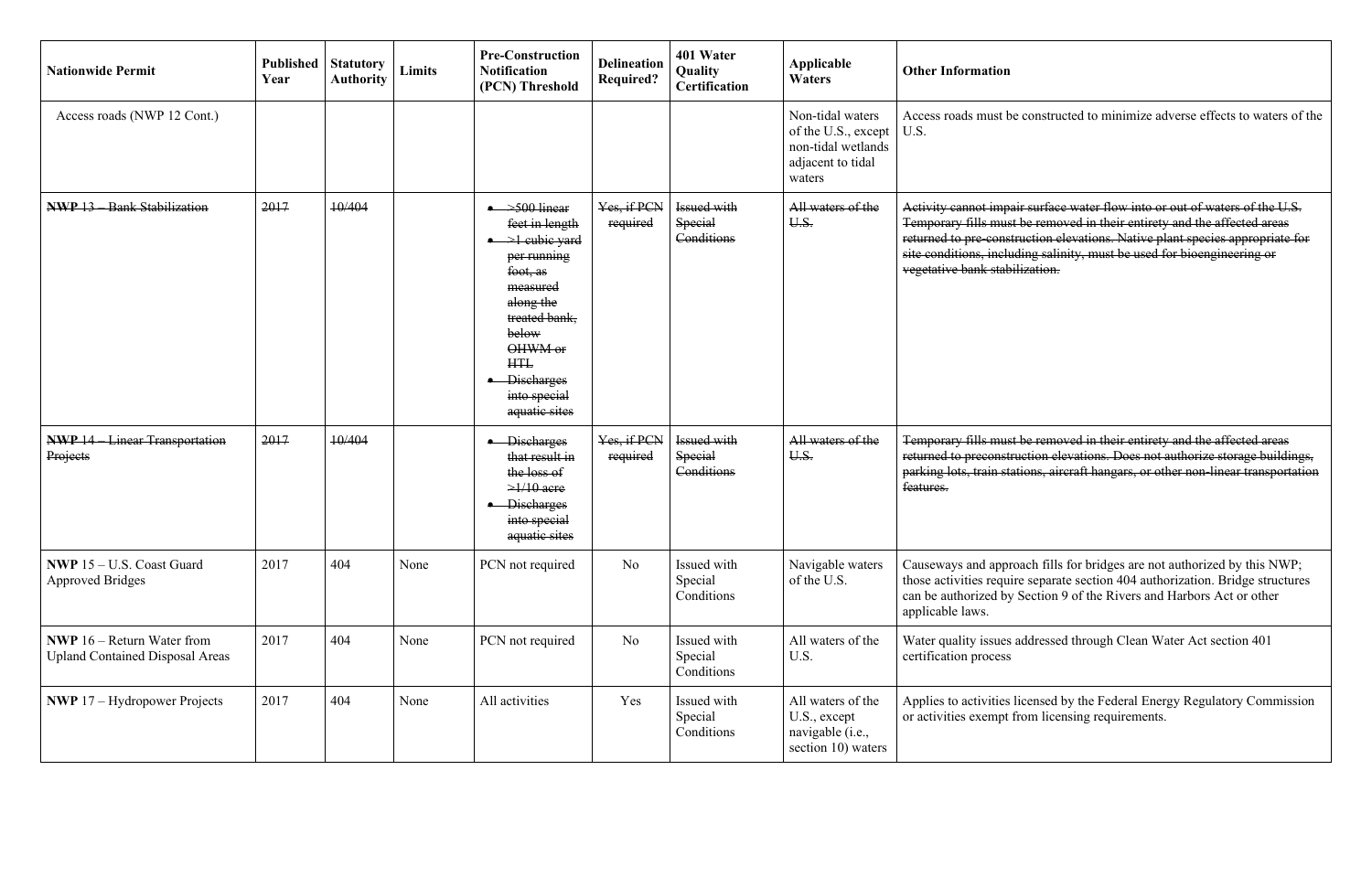| <b>Nationwide Permit</b>                                                  | <b>Published</b><br>Year | <b>Statutory</b><br><b>Authority</b> | <b>Limits</b> | <b>Pre-Construction</b><br><b>Notification</b><br>(PCN) Threshold                                                                            | <b>Delineation</b><br><b>Required?</b> | 401 Water<br>Quality<br><b>Certification</b>       | Applicable<br><b>Waters</b>                                                                  | <b>Other Information</b>                                                                               |
|---------------------------------------------------------------------------|--------------------------|--------------------------------------|---------------|----------------------------------------------------------------------------------------------------------------------------------------------|----------------------------------------|----------------------------------------------------|----------------------------------------------------------------------------------------------|--------------------------------------------------------------------------------------------------------|
| <b>NWP 18 - Minor Discharges</b>                                          | 2017                     | 10/404                               |               | $\rightarrow$ 10 cubie<br>yards<br>discharged<br>below plane<br>$\Theta$ f<br>OHWM/HTL<br><b>Discharges</b><br>into special<br>aquatic sites | Yes, if PCN<br>required                | Issued with<br>Special<br>Conditions               | All waters of the<br>U.S.                                                                    | Does not authorize                                                                                     |
| <b>NWP 19 Minor Dredging</b>                                              | 2017                     | 10/404                               |               | PCN not required                                                                                                                             | $N_{\theta}$                           | <b>Issued with</b><br><b>Special</b><br>Conditions | Navigable waters<br>of the U.S.                                                              | Does not authorize<br>submerged aquatic<br>wetlands. Does not                                          |
| <b>NWP 20</b> Response Operation for<br>Oil or Hazardous Substances       | 2017                     | 10/404                               | None          | PCN not required                                                                                                                             | $N_{\theta}$                           | <b>Issued</b>                                      | All waters of the<br>U.S.                                                                    | Authorizes activities<br><b>Pollution Contingen</b><br>releases in waters of<br>for spill response tra |
| <b>NWP</b> 21 – Surface Coal Mining<br>Activities                         | 2021                     | 10/404                               |               | All activities                                                                                                                               | Yes                                    | Denied                                             | Non-tidal waters<br>of the U.S., except<br>non-tidal wetlands<br>adjacent to tidal<br>waters | Activities must be a<br>approved programs<br>Reclamation Act of                                        |
| <b>NWP 22</b> Removal of Vessels                                          | 2017                     | 10/404                               | None          | If vessel listed<br>or eligible for<br>National<br>Register of<br><b>Historie</b><br>Places<br>Activities in<br>special<br>aquatic sites     | Yes, if PCN<br>required                | <b>Issued</b>                                      | All waters of the<br>U.S.                                                                    | Does not authorize<br>snagging. Disposal<br>separate authorizatio                                      |
| <b>NWP</b> 23 - Approved Categorical<br>Exclusions                        | 2017                     | 10/404                               | None          | PCN not required,<br>except for certain<br>activities identified<br>in RGL 05-07                                                             | Yes, if PCN<br>required                | Denied                                             | All waters of the<br>U.S.                                                                    | Categorical exclusio<br>Engineers. See RGI<br>currently eligible for                                   |
| <b>NWP</b> 24 – Indian Tribe or State<br>Administered Section 404 Program | 2017                     | 10                                   | None          | PCN not required                                                                                                                             | No                                     | N/A                                                | Navigable waters<br>of the U.S.                                                              | Does not authorize a<br>permit.                                                                        |
| <b>Structural Discharges</b><br><b>NWP 25</b>                             | 2017                     | 404                                  | None          | PCN not required                                                                                                                             | $\overline{\text{No}}$                 | <b>Issued with</b><br><b>Special</b><br>Conditions |                                                                                              | Structure may requi<br>U.S. Does not authe                                                             |

discharges for stream diversions.

dredging or degradation through siltation of coral reefs, vegetation beds, anadromous fish spawning areas, or authorize the connection of canals to navigable waters.

s subject to the National Oil and Hazardous Substances ncy Plan. Authorizes activities required for cleanup of oil f the U.S. Authorizes use of temporary structures and fills aining exercises.

authorized, or currently being processed by states with under Title V of the Surface Mining Control and  $1977.$ 

maintenance dredging, shoal removal, or riverbank of removed vessel in waters of the U.S. may require ons from EPA and Corps.

ons must be approved by the Office of the Chief of L 05-07 for list of agencies and their activities that are or NWP 23.

activities in navigable waters that require only a section 10

ire a section 10 permit if located in navigable waters of the prize structures that support buildings or similar structures.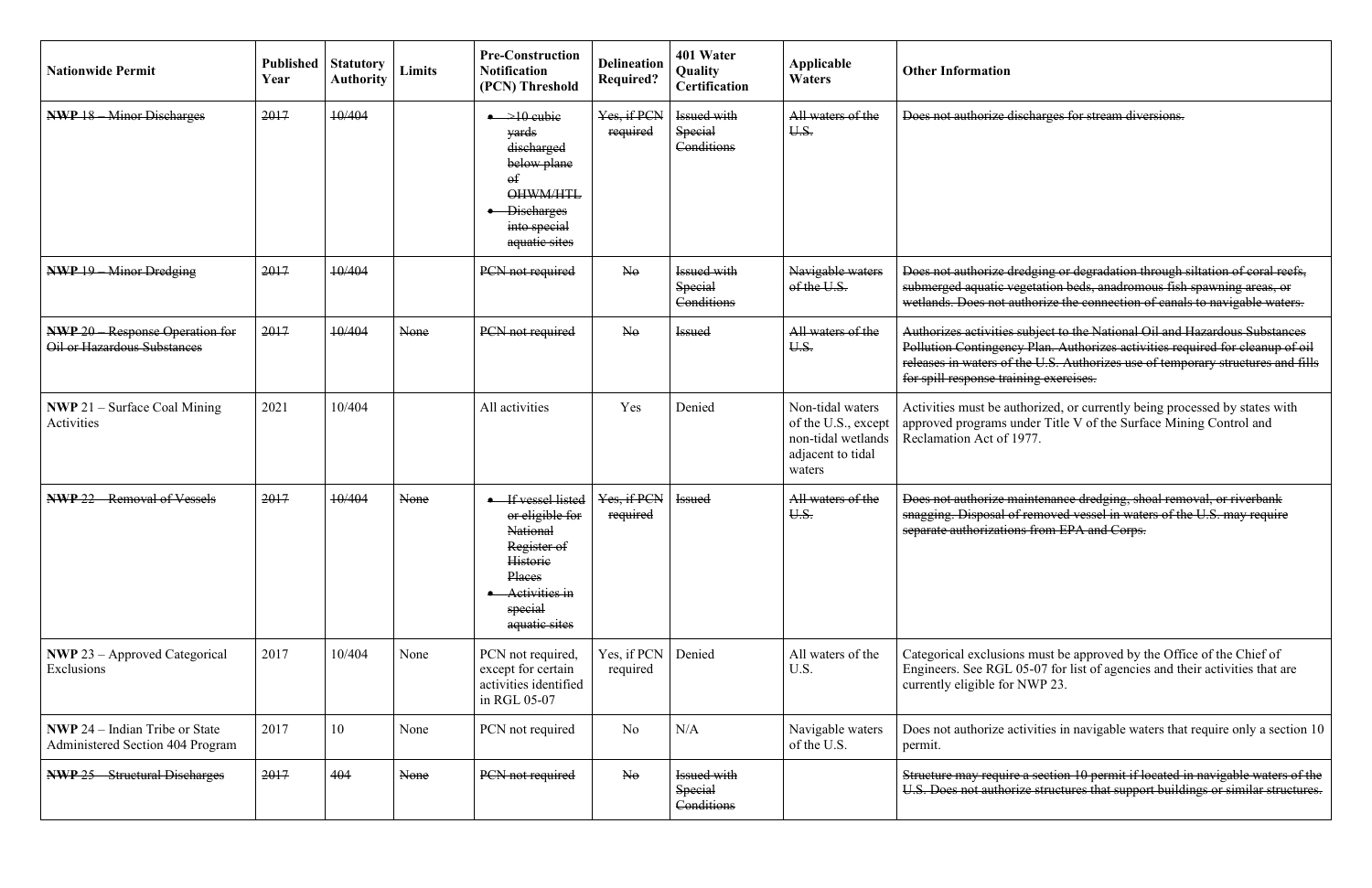PCN must indicate location of sites for disposal of dredged or excavated material and baseline information. Authorizes the removal of vegetation from ith a flood control project, if Corps permits are required

> activity must be authorized by Corps or U.S. Coast Guard permit requirements. PCN must include restoration plan.

discharges in waters of the U.S. for attendant features, , processing facilities, or parking areas.

equired if dredging navigable water is necessary for access acement of material in special aquatic sites.

| <b>Nationwide Permit</b>                                                                            | Published<br>Year | <b>Statutory</b><br><b>Authority</b> | <b>Limits</b> | <b>Pre-Construction</b><br><b>Notification</b><br>(PCN) Threshold                                                                                                | <b>Delineation</b><br><b>Required?</b> | 401 Water<br>Quality<br>Certification              | Applicable<br><b>Waters</b>                                                                  | <b>Other Information</b>                                                                      |
|-----------------------------------------------------------------------------------------------------|-------------------|--------------------------------------|---------------|------------------------------------------------------------------------------------------------------------------------------------------------------------------|----------------------------------------|----------------------------------------------------|----------------------------------------------------------------------------------------------|-----------------------------------------------------------------------------------------------|
| <b>NWP 27 - Aquatic Habitat</b><br>Restoration, Enhancement, and<br><b>Establishment Activities</b> | 2017              | 10/404                               | None          | All activities,<br>except for those<br>that require<br>reporting (e.g.,<br>activities under a<br>binding agreement<br>between the<br>landowner and an<br>agency) | Yes, if PCN<br>required                | Issued with<br>Special<br>Conditions               | All waters of the<br>U.S.                                                                    | Does not authorize s<br>conversion of tidal<br>or streams, except f<br>required for NWP 2     |
| <b>NWP</b> $28$ – Modifications to Existing<br><b>Marinas</b>                                       | 2017              | 10                                   |               | PCN not required                                                                                                                                                 | N <sub>o</sub>                         | N/A                                                | Navigable waters<br>of the U.S.                                                              | Does not authorize<br>waters of the U.S.                                                      |
| <b>NWP</b> 29 – Residential<br>Developments                                                         | 2021              | 10/404                               |               | All activities                                                                                                                                                   | Yes                                    | Issued with<br>Special<br>Conditions               | Non-tidal waters<br>of the U.S., except<br>non-tidal wetlands<br>adjacent to tidal<br>waters | For residential subd<br>cannot exceed 1/2-a                                                   |
| <b>NWP</b> 30 – Moist Soil Management<br>for Wildlife                                               | 2017              | 404                                  | None          | PCN not required                                                                                                                                                 | N <sub>o</sub>                         | Issued                                             | Non-tidal waters<br>of the U.S.                                                              | Authorizes only on-<br>dikes, roads, water o<br>wetlands to uplands<br>activities that result |
| <b>NWP 31</b> Maintenance of Existing<br>Flood Control Structures                                   | 2017              | 10/404                               |               | All activities                                                                                                                                                   | Yes                                    | <b>Denied</b>                                      | All waters of the<br>U.S.                                                                    | PCN must indicate 1<br>material and baselin<br>levees associated wi<br>for those activities.  |
| <b>NWP 32 - Completed Enforcement</b><br>Actions                                                    | 2017              | 10/404                               |               | PCN not required                                                                                                                                                 | $N_{\theta}$                           | <b>Issued with</b><br><b>Special</b><br>Conditions | All waters of the<br>U.S.                                                                    |                                                                                               |
| <b>NWP 33</b> Temporary Construction,<br>Access, and Dewatering                                     | 2017              | 10/404                               | None          | All activities in<br>navigable ( <i>i.e.</i> ,<br>section 10) waters                                                                                             | Yes                                    | <b>Issued with</b><br>Special<br>Conditions        | All waters of the<br>U.S.                                                                    | Associated primary<br>or be exempt from p                                                     |
| <b>NWP 34 – Cranberry Production</b><br>Activities                                                  | 2017              | 404                                  |               | All activities                                                                                                                                                   | Yes                                    | Denied                                             | Section 404<br>waters only                                                                   | Does not authorize<br>such as warehouses.                                                     |
| <b>NWP</b> 35 – Maintenance Dredging of<br><b>Existing Basins</b>                                   | 2017              | 10                                   |               | PCN not required                                                                                                                                                 | N <sub>o</sub>                         | N/A                                                | Navigable waters<br>of the U.S.                                                              |                                                                                               |
| <b>NWP 36 Boat Ramps</b>                                                                            | 2017              | 10/404                               |               | $\rightarrow 50$ cubie<br>yards<br>$\rightarrow 20$ feet wide                                                                                                    | Yes, if PCN<br>required                | <b>Issued with</b><br><b>Special</b><br>Conditions | All waters of the<br>U.S., except<br>special aquatie<br>sites                                | Section 10 permit re<br>to boat ramp. No pla                                                  |

stream channelization. Does not authorize relocation or waters. Does not authorize conversion of natural wetlands or relocation activities. Compensatory mitigation is not 7 activities.

dredging, additional slips, dock spaces, or expansion in

divisions, the aggregate total loss of waters of the U.S. icre.

-going activities. Does not authorize construction of new control structures, etc. Does not authorize conversion of s. Does not authorize impoundments. Does not authorize in net loss of aquatic functions and services.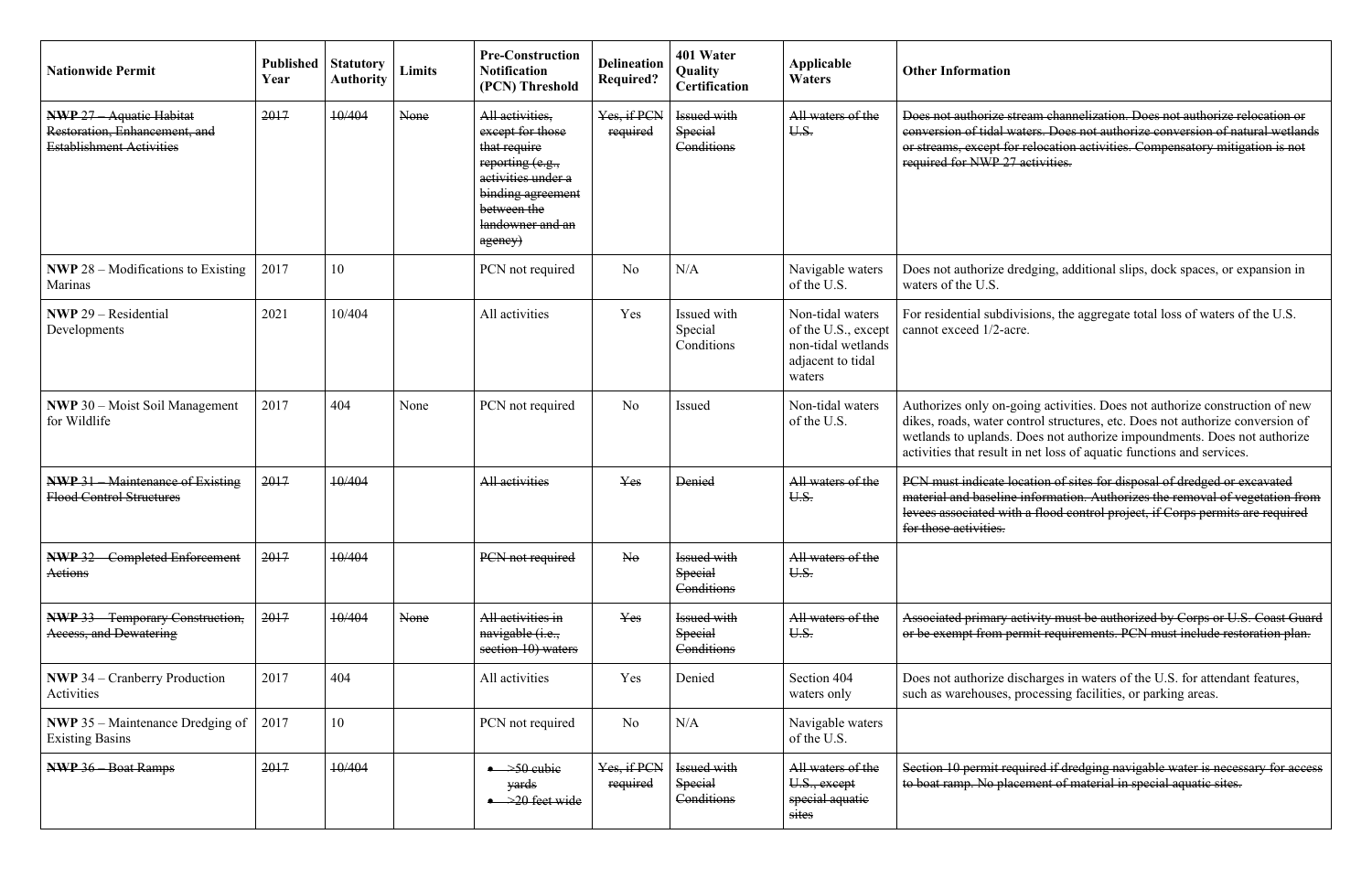| <b>Nationwide Permit</b>                                                   | <b>Published</b><br>Year | <b>Statutory</b><br><b>Authority</b> | <b>Limits</b>      | <b>Pre-Construction</b><br><b>Notification</b><br>(PCN) Threshold                       | <b>Delineation</b><br><b>Required?</b> | 401 Water<br>Quality<br><b>Certification</b>       | <b>Applicable</b><br><b>Waters</b>                                                             | <b>Other Information</b>                                                                                   |
|----------------------------------------------------------------------------|--------------------------|--------------------------------------|--------------------|-----------------------------------------------------------------------------------------|----------------------------------------|----------------------------------------------------|------------------------------------------------------------------------------------------------|------------------------------------------------------------------------------------------------------------|
| <b>NWP</b> 37 – Emergency Watershed<br>Protection and Rehabilitation       | 2017                     | 10/404                               | None               | All activities                                                                          | Yes                                    | Denied                                             | All waters of the<br>U.S.                                                                      | Prospective permitto<br>the activity if the Dl<br>immediately if there<br>property or econom               |
| <b>NWP 38 Cleanup of Hazardous</b><br>and Toxic Waste                      | 2017                     | 10/404                               | None               | All activities                                                                          | Yes                                    | <b>Issued with</b><br><b>Special</b><br>Conditions | All waters of the<br>U.S.                                                                      | Does not authorize t<br>existing disposal sit                                                              |
| <b>NWP</b> 39 – Commercial and<br><b>Institutional Developments</b>        | 2021                     | 10/404                               | $\frac{1}{2}$ Acre | All activities                                                                          | Yes                                    | Issued with<br>Special<br>Conditions               | Non-tidal waters<br>of the U.S., except<br>non-tidal wetlands<br>adjacent to tidal<br>waters   | Does not authorize<br>Authorizes the cons<br>structures, solar tow<br>coordinates PCN an<br>Clearinghouse. |
| <b>NWP</b> 40 – Agricultural Activities                                    | 2021                     | 404                                  | $\frac{1}{2}$ Acre | All activities                                                                          | Yes                                    | Issued with<br>Special<br>Conditions               | Non-tidal waters<br>of the U.S., except<br>non-tidal wetlands<br>adjacent to tidal<br>waters   | NWP can be used fo<br>USDA participant. I                                                                  |
| <b>NWP 41</b> Reshaping Existing<br><b>Drainage and Irrigation Ditches</b> | 2017                     | 404                                  | None               | PCN not required                                                                        | N <sub>0</sub>                         | Issued with<br><b>Special</b><br>Conditions        | Non-tidal waters<br>of the U.S., except<br>non-tidal wetlands<br>adjacent to tidal<br>waters   | Reshaping drainage<br>waters of the U.S. E<br>constructed in water                                         |
| <b>NWP</b> $42$ – Recreational Facilities                                  | 2021                     | 404                                  | $\frac{1}{2}$ Acre | All activities                                                                          | Yes                                    | Issued with<br>Special<br>Conditions               | Non-tidal waters<br>of the U.S., except  <br>non-tidal wetlands<br>adjacent to tidal<br>waters | Authorizes variety o<br>racetracks, stadiums<br>NWP 39).                                                   |
| <b>NWP</b> 43 – Stormwater Management<br>Facilities                        | 2021                     | 404                                  | $\frac{1}{2}$ Acre | All activities<br>involving<br>expansion or<br>construction of<br><b>SWM</b> facilities | Yes, if PCN<br>required                | Issued with<br>Special<br>Conditions               | Non-tidal waters<br>of the U.S., except<br>non-tidal wetlands<br>adjacent to tidal<br>waters   | Does not authorize<br>perennial streams. N<br>original design capa<br>management feature                   |
| <b>NWP</b> 44 – Mining Activities                                          | 2021                     | 10/404                               | $\frac{1}{2}$ Acre | All activities                                                                          | Yes                                    | Denied                                             | Non-tidal waters<br>of the U.S., except<br>non-tidal wetlands<br>adjacent to tidal<br>waters   | PCN must include f<br>statutes.                                                                            |
| <b>NWP</b> 45 – Repair of Uplands<br>Damaged by Discrete Events            | 2017                     | 10/404                               |                    | All activities                                                                          | Yes                                    | Issued                                             | All waters of the<br>U.S.                                                                      | PCN must be submi<br>damage; work must<br>damage.                                                          |

tee should wait 45 calendar days before proceeding with E has not yet issued a verification letter, but may proceed e is an unacceptable hazard to life or significant loss of nic hardship will occur.

the establishment of new disposal sites or the expansion of es.

construction of new golf courses or new ski areas. struction of oil or gas wells. For wind energy generating vers, or overhead transmission lines, district engineer nd NWP verification with Department of Defense Siting

for agricultural activities, regardless of whether applicant is Does not authorize aquaculture ponds.

ditch cannot increase capacity of ditch or drain additional los not authorize relocation of drainage ditches rs of the U.S.

of recreational facilities, except for hotels, restaurants, s, arenas, or similar facilities (these may be authorized by

construction of new stormwater management facilities in Maintenance does not require PCN if limited to restoring acities. Also authorizes low impact development integrated es and pollutant reduction green infrastructure features.

final reclamation plan if reclamation is required by other

itted to district engineer within one year of date of start or be under contract within two years of date of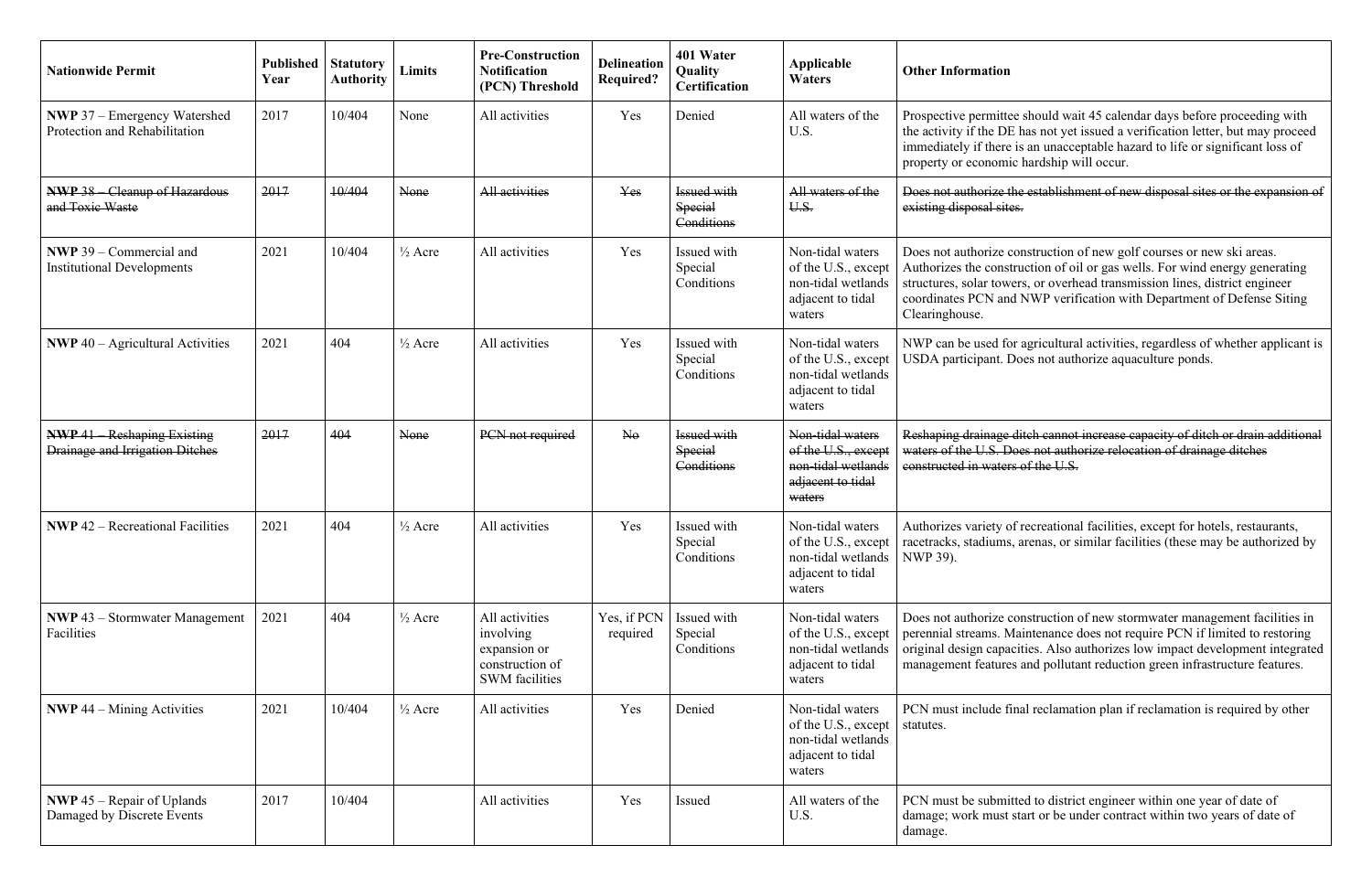| <b>Nationwide Permit</b>                                                    | <b>Published</b><br>Year | <b>Statutory</b><br><b>Authority</b> | Limits | <b>Pre-Construction</b><br><b>Notification</b><br>(PCN) Threshold                                                                  | <b>Delineation</b><br><b>Required?</b> | 401 Water<br>Quality<br>Certification | Applicable<br><b>Waters</b>                                                                                      | <b>Other Information</b>                                                                                                                                                                              |
|-----------------------------------------------------------------------------|--------------------------|--------------------------------------|--------|------------------------------------------------------------------------------------------------------------------------------------|----------------------------------------|---------------------------------------|------------------------------------------------------------------------------------------------------------------|-------------------------------------------------------------------------------------------------------------------------------------------------------------------------------------------------------|
| <b>NWP</b> $46$ – Discharges in Ditched                                     | 2017                     | 404                                  | 1 Acre | All activities                                                                                                                     | Yes                                    | Issued with<br>Special<br>Conditions  | Certain types of<br>non-tidal ditches<br>constructed in<br>uplands and<br>determined to be<br>waters of the U.S. | NWP does not autho<br>other waters of the U                                                                                                                                                           |
| <b>NWP</b> 48 – Commercial Shellfish<br><b>Mariculture Activities</b>       | 2021                     | 10/404                               | None   | New and existing<br>activities that<br>directly affect<br>greater than $\frac{1}{2}$ -<br>acres of submerged<br>aquatic vegetation | N <sub>o</sub>                         | Denied                                | Navigable waters<br>of the U.S.                                                                                  | Does not authorize a<br>waterbody, aquatic<br>staging areas. Does<br>waters of the U.S. as<br>authorized to condu<br>through a lease or p<br>agency, a treaty, or<br>binding agreement t<br>operator. |
| <b>NWP</b> 49 – Coal Remining Activities                                    | 2017                     | 10/404                               |        | All activities                                                                                                                     | Yes                                    | Denied                                | Non-tidal waters<br>of the U.S.                                                                                  | Permittee must dem<br>reclamation. Activit<br>Office of Surface M<br>and V of the Surface<br>will review the SM<br>unmined area neces<br>determination of the                                         |
| <b>NWP</b> 50 – Underground Coal<br>Mining Activities                       | 2021                     | 10/404                               |        | All activities                                                                                                                     | Yes                                    | Denied                                | Non-tidal waters<br>of the U.S., except<br>non-tidal wetlands<br>adjacent to tidal<br>waters                     | Activities must be a<br>Surface Mining, or l<br>Surface Mining Cor<br>required, a copy of t<br>coal preparation and                                                                                   |
| <b>NWP</b> 51 - Land-Based Renewable<br><b>Energy Generation Facilities</b> | 2021                     | 10/404                               |        | Discharges that<br>result in the loss of<br>$>1/10$ acre                                                                           | Yes                                    | Issued with<br>Special<br>Conditions  | Non-tidal waters<br>of the U.S., except<br>non-tidal wetlands<br>adjacent to tidal<br>waters                     | Authorizes construc<br>energy production f<br>requiring DA author<br>lines transferring en<br>facility are generally<br>projects. For wind e<br>transmission lines, o<br>with Department of           |

norize discharges into ditches constructed in streams or U.S., or in streams that have been relocated in uplands.

nonindigenous species not previously cultivated in the nuisance species, or attendant features such as docks or s not authorize the deposition of shell material back into as waste. Project area is the area in which the operator is act commercial shellfish mariculture activities, as identified thermit issued by an appropriate state or local government any easement, lease, deed, contract, or other legally that establishes an enforceable property interest for the

nonstrate net increase in aquatic resource functions through ities must be authorized by the Department of the Interior, Mining, or by states with approved programs under Title IV ce Mining Control and Reclamation Act of 1977. Corps ICRA determination regarding the amount of previously ssary for the reclamation and make an independent e amount needed.

authorized by the Department of the Interior, Office of by states with approved programs under Title V of the ntrol and Reclamation Act of 1977. If reclamation required, a copy of the plan must be submitted with PCN. Does not authorize d processing activities outside of the mine site.

ction, expansion or modification of land-based renewable facilities, including attendant features. If only activity  $\frac{1}{2}$  brization is utility line, then NWP C shall be used. Utility nergy to a distribution system, regional grid, or other ly considered to be separate single and complete linear energy generating structures, solar towers, or overhead district engineer coordinates PCN and NWP verification Defense Siting Clearinghouse.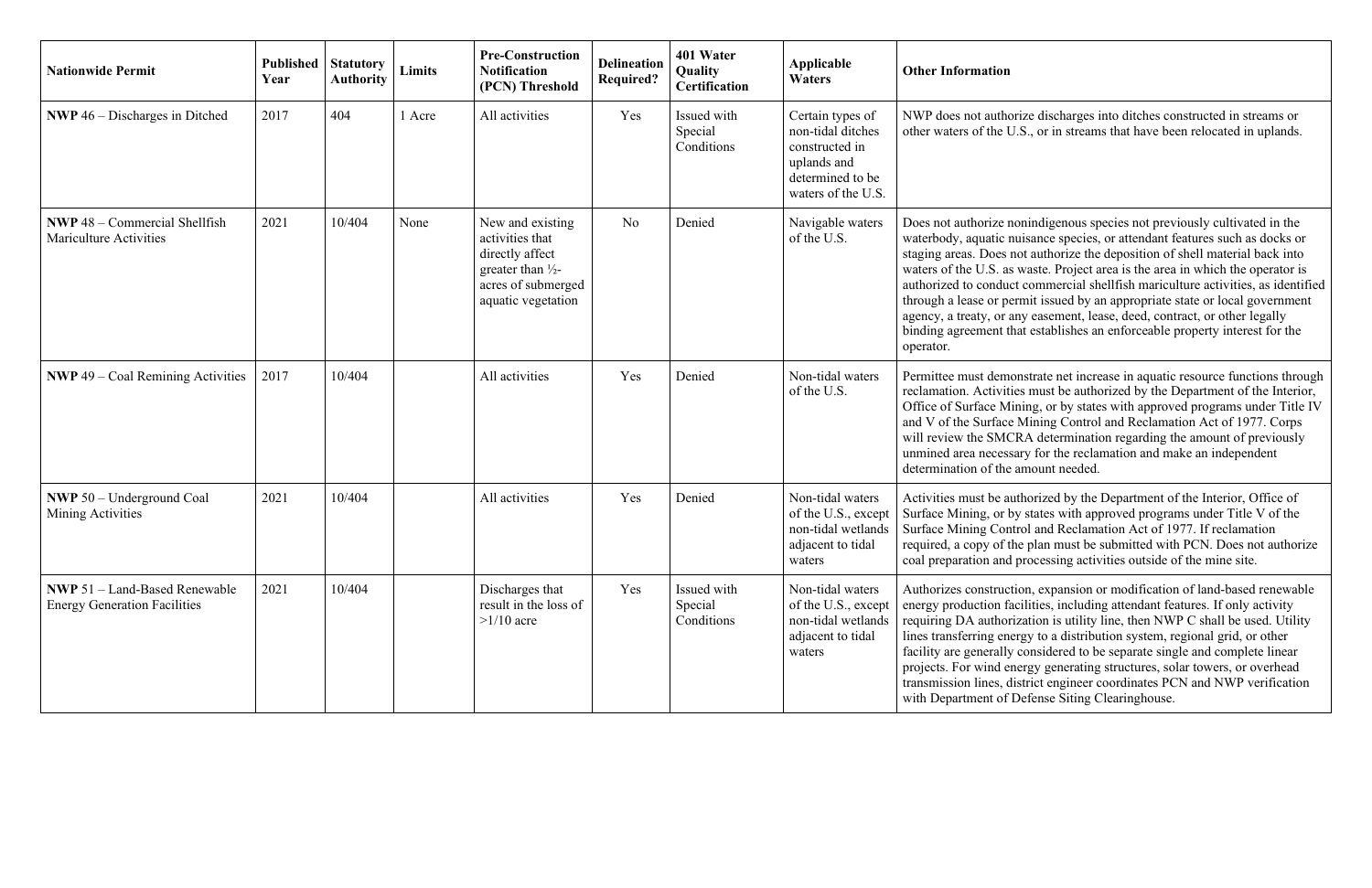| <b>Nationwide Permit</b>                                                       | <b>Published</b><br>Year | <b>Statutory</b><br><b>Authority</b> | Limits | <b>Pre-Construction</b><br><b>Notification</b><br>(PCN) Threshold                                            | <b>Delineation</b><br><b>Required?</b> | 401 Water<br>Quality<br>Certification              | Applicable<br><b>Waters</b>                         | <b>Other Information</b>                                                                                                                                                                                                                                                                                                                                                                   |
|--------------------------------------------------------------------------------|--------------------------|--------------------------------------|--------|--------------------------------------------------------------------------------------------------------------|----------------------------------------|----------------------------------------------------|-----------------------------------------------------|--------------------------------------------------------------------------------------------------------------------------------------------------------------------------------------------------------------------------------------------------------------------------------------------------------------------------------------------------------------------------------------------|
| <b>NWP 52</b> Water-Based Renewable<br><b>Energy Generation Pilot Projects</b> | 2021                     | 10/404                               |        | All activities                                                                                               | Yes                                    | <b>Issued with</b><br><b>Special</b><br>Conditions | All waters of the<br>U.S., except in<br>coral reefs | Authorizes construe<br>renewable energy ge<br>Limited to "pilot pre<br>navigable water of I<br>is considered a struc<br>waters of the U.S. P<br>areas must comply<br>structures in establis<br>of pilot project, asse<br>authorized by separa<br>distribution system,<br>be separate and com<br>maintained Corps pr<br>wind energy general<br>lines, district engine<br>Department of Defe |
| NWP 53 - Removal of Low-Head<br>Dams                                           | 2017                     | 10/404                               | None   | All activities                                                                                               | Yes                                    | Issued with<br>Special<br>Conditions               | All waters of the<br>U.S.                           | Authorizes the remo<br>safety. "Low-head c<br>the entire width of t<br>general rule, comper<br>because they result<br>services. NWP does<br>in vicinity of former<br>NWP 27), or bank s<br>by NWP 13).                                                                                                                                                                                     |
| <b>NWP</b> 54 $-$ Living Shorelines                                            | 2017                     | 10/404                               |        | All new activities;<br>PCN not required<br>for repair and<br>maintenance of<br>existing living<br>shorelines | Yes                                    | Issued with<br>Special<br>Conditions               | All waters of the<br>U.S.                           | Authorizes construc<br>erosion control. Liv<br>May include stone o<br>moderate energy wa<br>component, either ti<br>structures. Does not<br>activities. Discharge<br>States, including the<br>must be the minimu<br>living shoreline.                                                                                                                                                      |

etion, expansion, modification, or removal of water-based reneration pilot projects and their attendant features. rojects." Placement of a transmission line on bed of a U.S. from generation unit to land-based collection facility eture under section 10 and is not considered a loss of Prohibits activities in coral reefs. Structures in anchorage with U.S. Coast Guard requirements. Does not authorize ished danger zones, restricted areas, etc. Upon completion ociated structures and/or fills must be removed unless rate DA permit. Utility lines transferring energy to a tion system, regional grid, or other facility are generally considered to mplete linear projects. An activity located on an existing, moject requires separate approval under 33 USC 408. For ating structures, solar towers, or overhead transmission eer coordinates PCN and NWP verification with **Ense Siting Clearinghouse.** 

horal of low-head dams for stream restoration and public dam" defined as a dam built to pass upstream flows over the dam crest on a continual and uncontrolled basis. As a ensatory mitigation is not required for these activities in net increases in stream ecological functions and s not authorize regulated activities for restoration of stream er impoundment (these activities may be authorized by stabilization activities (these activities may be authorized

ction and maintenance of living shorelines for shore ving shorelines consist of natural and man-made materials. or reef structures to protect the shoreline from low to raves. Living shorelines must have a substantial biological idal or lacustrine fringe wetlands or oyster or mussel reef authorize beach nourishment or land reclamation es of dredged or fill material into waters of the United e construction of fill structures such as sills or breakwaters, im necessary for the establishment and maintenance of the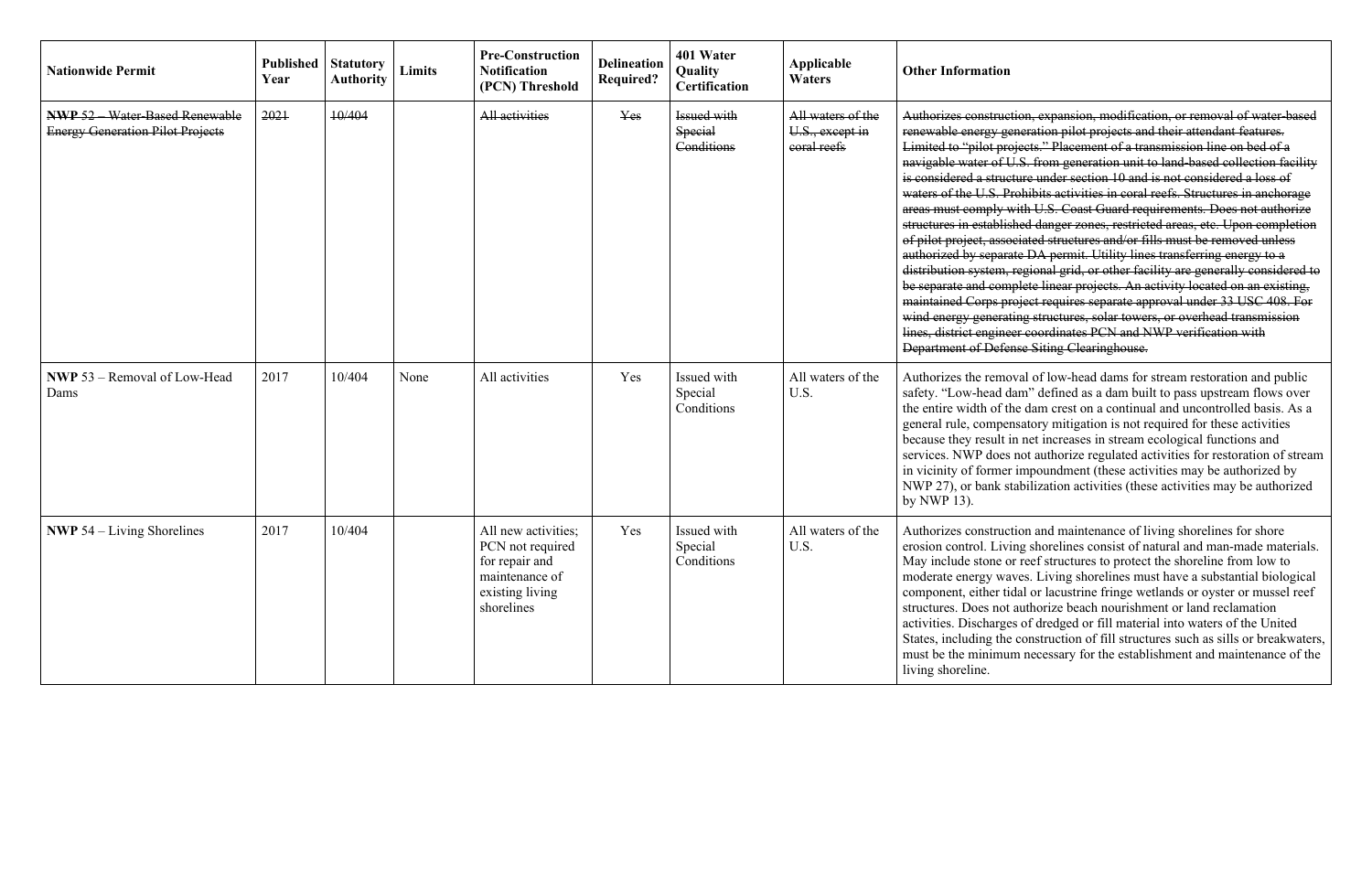| <b>Nationwide Permit</b>                                                                                  | Published<br>Year | <b>Statutory</b><br><b>Authority</b> | Limits             | <b>Pre-Construction</b><br><b>Notification</b><br>(PCN) Threshold                                                  | <b>Delineation</b><br><b>Required?</b> | 401 Water<br>Quality<br>Certification | Applicable<br><b>Waters</b>                                                                  | <b>Other Information</b>                                                                                                                                                                                                                     |
|-----------------------------------------------------------------------------------------------------------|-------------------|--------------------------------------|--------------------|--------------------------------------------------------------------------------------------------------------------|----------------------------------------|---------------------------------------|----------------------------------------------------------------------------------------------|----------------------------------------------------------------------------------------------------------------------------------------------------------------------------------------------------------------------------------------------|
| <b>NWP</b> 55 (A) – Seaweed Mariculture<br>Activities                                                     | 2021              | 10                                   | None               | All activities                                                                                                     | Yes                                    | N/A                                   | Navigable waters<br>of the U.S.                                                              | Prohibits the cultiva<br>Nonindigenous Aqu<br>cultivation of a noni<br>cultivated in the wat<br>U.S. Coast Guard m<br>Structures may not l<br>designated in 33 CF<br>fairways or traffic so<br>(see 33 CFR 322.5(1)<br>material disposal are |
| <b>NWP</b> 56 (B) – Finfish Mariculture<br>Activities                                                     | 2021              | 10                                   | None               | All activities                                                                                                     | Yes                                    | N/A                                   | Navigable waters<br>of the U.S.                                                              | Prohibits the cultiva<br>Nonindigenous Aqu<br>cultivation of a noni<br>cultivated in the wat<br>U.S. Coast Guard m<br>Structures may not l<br>designated in 33 CF<br>fairways or traffic so<br>(see 33 CFR 322.5(1)<br>material disposal are |
| <b>NWP</b> 57 (C) – Electric Utility Line<br>and Telecommunications Activities                            | 2021              | 10/404                               | $\frac{1}{2}$ Acre | A section 10<br>permit is<br>required<br>Discharges<br>$\bullet$<br>that result in<br>the loss of<br>$>1/10$ -acre | Yes, if PCN<br>required                | Issued with<br>Special<br>Conditions  | All waters of the<br>U.S.                                                                    | Temporary fills mus<br>returned to preconst                                                                                                                                                                                                  |
| Electric utility lines and<br>telecommunication lines                                                     |                   |                                      |                    |                                                                                                                    |                                        |                                       | All waters of the<br>U.S., including<br>navigable waters                                     | Must restore area to                                                                                                                                                                                                                         |
| Electric utility line and<br>telecommunication substations                                                |                   |                                      |                    |                                                                                                                    |                                        |                                       | Non-tidal waters<br>of the U.S., except<br>non-tidal wetlands<br>adjacent to tidal<br>waters |                                                                                                                                                                                                                                              |
| Foundations for overhead electric<br>utility line or telecommunication<br>line towers, poles, and anchors |                   |                                      |                    |                                                                                                                    |                                        |                                       | All waters of the<br>U.S.                                                                    |                                                                                                                                                                                                                                              |

ration of an aquatic nuisance species as defined in the uatic Nuisance Prevention and Control Act of 1990 or the indigenous species unless that species has been previously aterbody. Structures in an anchorage area established by the must comply with the requirements in 33 CFR 322.5(l)(2). be placed in established danger zones or restricted areas FR part 334, Federal navigation channels, shipping safety separation schemes established by the U.S. Coast Guard  $(l)(1))$ , or EPA or Corps designated open water dredged reas.

ration of an aquatic nuisance species as defined in the uatic Nuisance Prevention and Control Act of 1990 or the indigenous species unless that species has been previously aterbody. Structures in an anchorage area established by the must comply with the requirements in 33 CFR 322.5(l)(2). be placed in established danger zones or restricted areas FR part 334, Federal navigation channels, shipping safety separation schemes established by the U.S. Coast Guard  $\overrightarrow{(l)}(1)$ , or EPA or Corps designated open water dredged reas.

ast be removed in their entirety and the affected areas truction elevations.

o pre-construction contours.